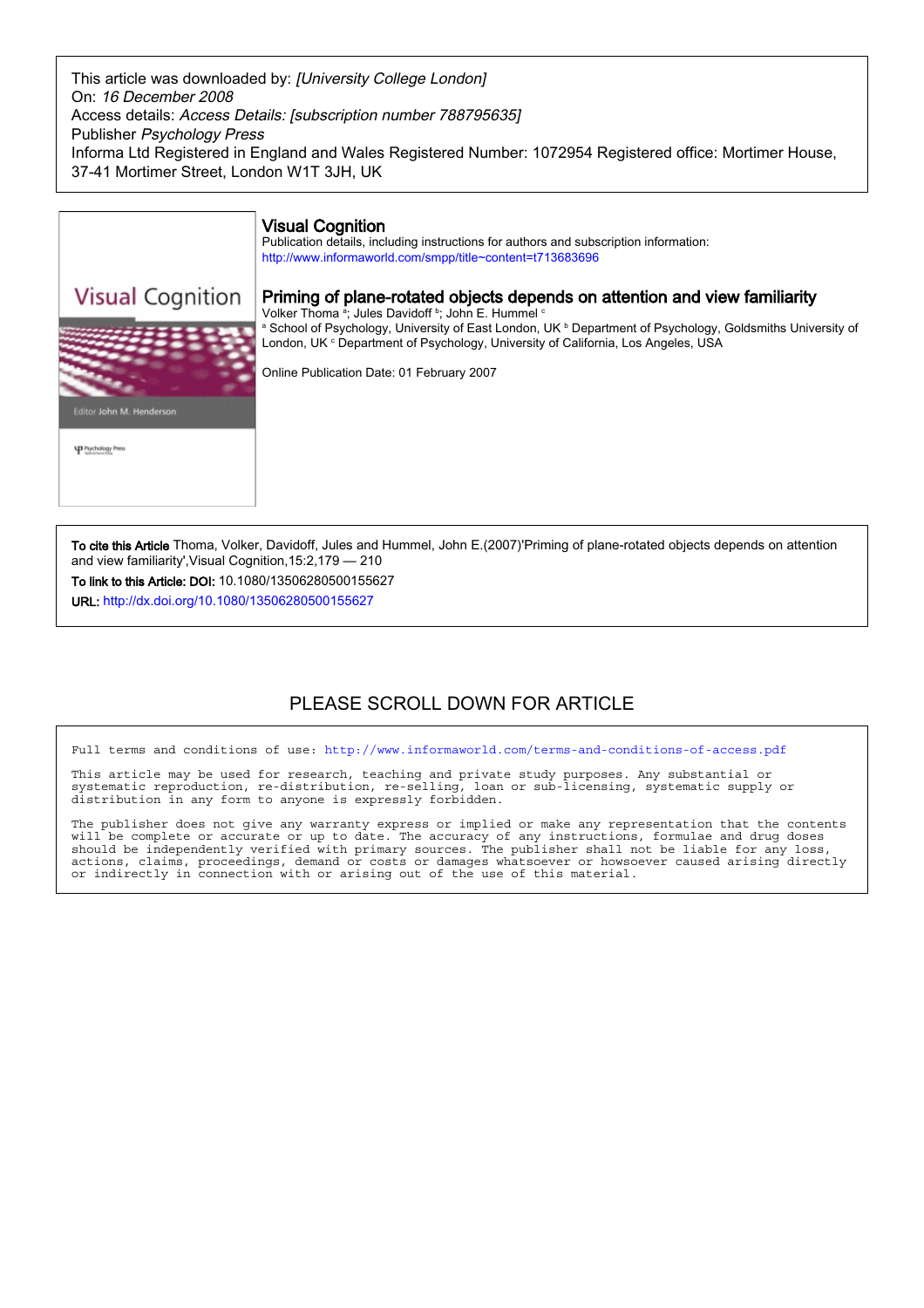# Priming of plane-rotated objects depends on attention and view familiarity

Volker Thoma

School of Psychology, University of East London, UK

# Jules Davidoff

Department of Psychology, Goldsmiths University of London, UK

# John E. Hummel

Department of Psychology, University of California, Los Angeles, USA

Three experiments investigated the role of attention in visual priming across rotations in the picture plane. Experiment 1 showed that naming latencies increased with the degree of misorientation for objects commonly seen in an upright view (base objects) but not for objects seen familiarly from many views (no-base objects). In Experiment 2, no-base objects revealed a priming pattern identical to that observed previously for left-right reflections (Stankiewicz, Hummel, & Cooper, 1998): Attended objects primed themselves in the same and rotated views, whereas ignored images primed themselves only in the same view, with additive effects of attention and orientation. In Experiment 3 ignored base objects only primed themselves in a familiar (upright) view, indicating that priming only obtains when that image makes contact with object memory. These data challenge theories of object recognition that rely on any single representation of shape and contribute to evidence suggesting holistic (view-like) representations for ignored and analytic (view-insensitive) representations for attended objects.

The human capacity for visual object recognition is characterized by a complex pattern of strengths and limitations that defy explanation in terms of simple ''one size fits all'' accounts of the representation of object shape or the processes that generate those representations and match them to object memory. For example, consider our apparent ability to recognize familiar objects in novel views; this led many researchers (Biederman, 1987; Clowes, 1967; Hummel & Biederman, 1992; Marr & Nishihara, 1978; Palmer, 1977;

Please address all correspondence to: Volker Thoma, School of Psychology, University of East London, The Green, London E15 4LZ, UK. Email: v.thoma@uel.ac.uk

 $\odot$  2007 Psychology Press, an imprint of the Taylor & Francis Group, an informa business http://www.psypress.com/viscog DOI: 10.1080/13506280500155627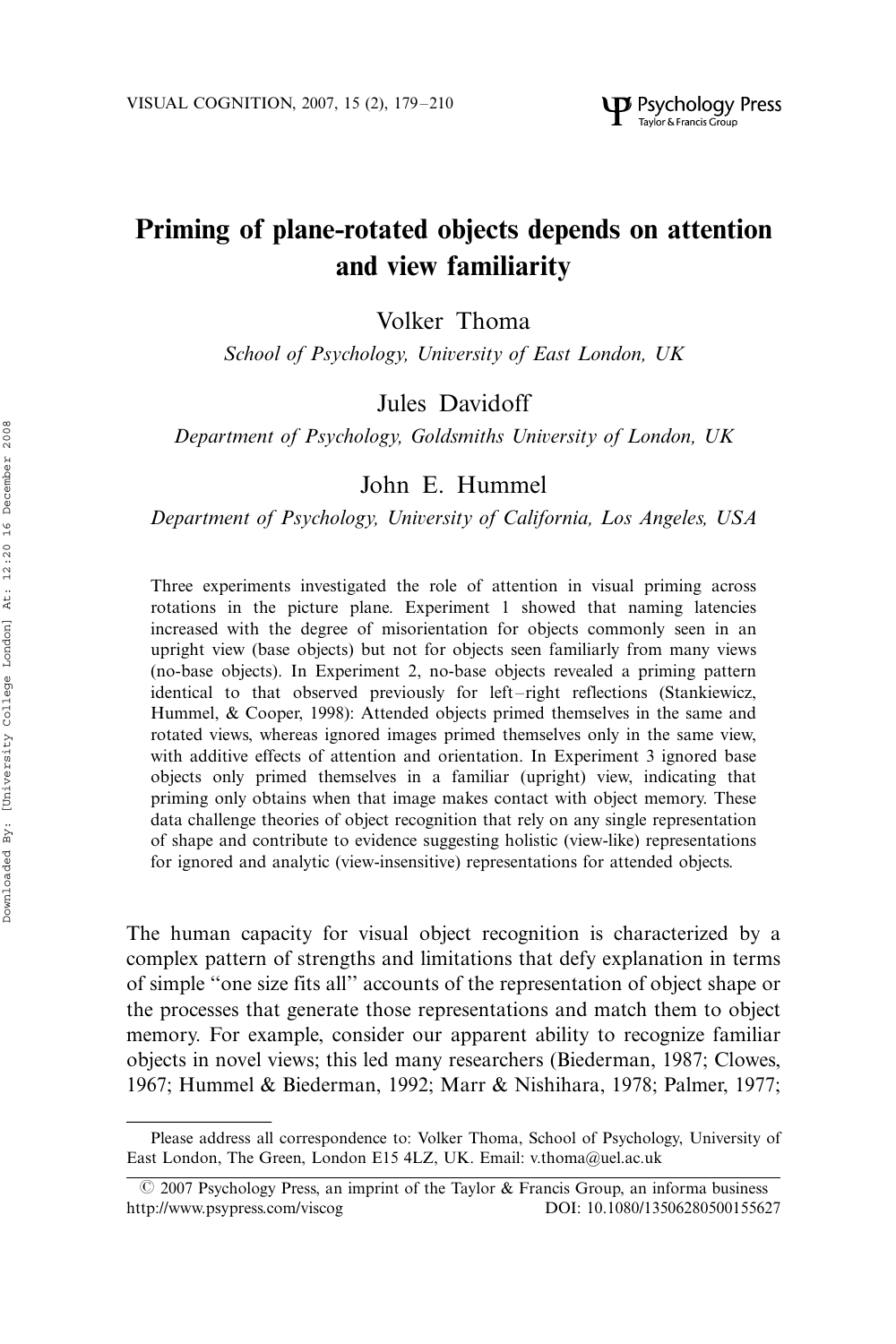Sutherland, 1968) to postulate that we represent objects as structural descriptions. Structural representations specify an object's parts, typically volumetric parts, such as geons (Biederman, 1987) or generalized cylinders (Marr & Nishihara, 1978), in terms of their spatial relations to one another. A structural description of a coffee mug might represent its shape (approximately) as a ''curved cylinder side-attached to a vertical straight cylinder'' (see, e.g., Biederman, 1987). This description does not specify\* and so does not vary with—the angle and distance from which the mug is viewed (barring ''accidental'' views, such as viewing the mug at an angle that hides the curved cylinder and projects the straight cylinder as a simple rectangle). Because of these properties structural descriptions seem to provide a natural account of our ability to recognize objects in a variety of viewpoints. However, structural descriptions have been criticized as a too powerful account of human shape perception in that they predict greater invariance with changes in viewpoint than the human visual system actually exhibits (e.g., Tarr  $&$  Bülthoff, 1995).

Alternative accounts to structural descriptions have argued that although we can recognize objects in many novel viewpoints, we are nonetheless faster and more accurate to recognize objects in some views than others. In consequence, a number of researchers concluded that instead of generating and matching parts-based structural descriptions we recognize objects by matching object images to specific holistic *views* in long-term memory (e.g., Edelman & Intrator, 2003; Poggio & Edelman, 1990; Tarr & Bülthoff, 1995). These view-based models account for some of the view-sensitivities of human object recognition (e.g., Bulthoff & Edelman, 1992; Tarr & Pinker, 1989, 1990), but they have difficulty accounting for its invariances (see Biederman & Gerhardstein, 1995). In addition, purely holistic accounts of shape perception, such as view-based models, have difficulty in explaining the role of spatial relations in shape perception (Hummel, 2000), our ability to make judgements about one aspect of an object's shape (e.g., its aspect ratio) independent of other aspects (e.g., axis curvature; Saiki & Hummel, 1998; Stankiewicz, 2002), and accounting for the role of visual attention in shape perception (Stankiewicz, Hummel, & Cooper, 1998). These facts suggest that structural descriptions play a central role in the visual representation of object shape. Yet, at the same time there are further empirical facts that are clearly inconsistent with a purely structural description-based account of human object recognition (Hummel, 2001; Hummel & Stankiewicz, 1996).

According to recent theories (e.g., Hummel & Biederman, 1992; Hummel & Stankiewicz, 1996), generating a structural description from an object's image requires time and visual attention. In consequence, if object recognition were based strictly on structural descriptions of object shape, then it should likewise be time consuming and demanding of visual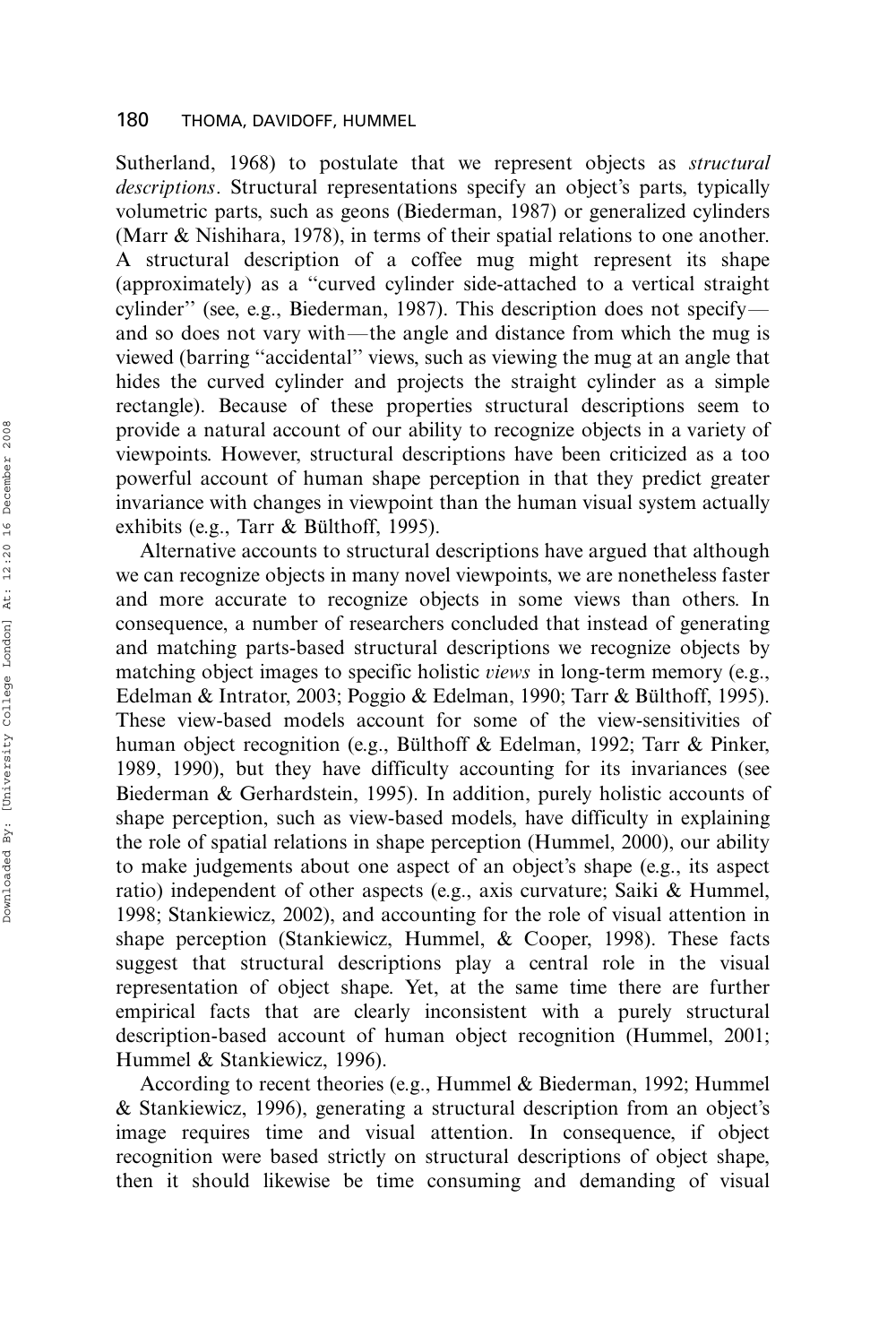attention. It is neither, at least for objects depicted in familiar views. Potter (1976) and Intraub (1981) showed that people are capable of recognizing common objects as rapidly as 10 per second; similarly, Thorpe, Fize, and Marlot (1996) showed that people can recognize animals in cluttered displays in exposures lasting less than 100 ms, and Oram and Perrett (1992) observed that face-selective neurons in macaque IT respond to their preferred stimuli within 100-110 ms of that stimulus appearing on the animal's retina. Such rapid processing leaves too little time for the recurrent and feedback flow of information necessary to generate a complex description of an object's parts in terms of their spatial relations (Hummel & Stankiewicz, 1996).

Purely structural description-based accounts of object recognition are also problematic with respect to the attentional demands of object recognition. Generating a structural description requires visual attention in order to bind visual features into parts and to bind parts to their relations (Hummel, 2001; Hummel & Biederman, 1992; Hummel & Stankiewicz, 1996; Logan, 1994; Stankiewicz et al., 1998; Thoma, Hummel, & Davidoff, 2004). However, ignoring an object image on one occasion can prime recognition of that same object on a subsequent occasion (Stankiewicz & Hummel, 2002; Stankiewicz et al., 1998; Thoma et al., 2004; Tipper, 1985; Treisman & DeSchepper, 1996) indicating that object recognition does not necessarily require visual attention in all cases.

Taken together, there is evidence for both structural and view-based representations in human visual object recognition—and there is evidence that neither of them is sufficient to explain all its properties. Recently, theorists are increasingly discussing the possibility of both types of representations processing object shape independently (Foster & Gilson, 2002; Hayward, 2003; Hummel & Stankiewicz, 1996; Tarr & Bülthoff, 1995). So far only one of these approaches is considering the role of attention in relation to the properties of structural and view-based representations. In this paper, we will describe the hybrid model of object recognition by Hummel (2001) because of its detailed predictions for object recognition after view changes such as plane rotations. However, many of the theoretical issues and the experiments described here will also concern traditional models of object recognition as well as the general approach of proposing multiple formats of representation.

# A HYBRID MODEL OF OBJECT RECOGNITION

The fact that both structural descriptions and view-based representations of shape can account for some, but not all of the properties of object recognition led Hummel and Stankiewicz (1996; Hummel, 2001) to propose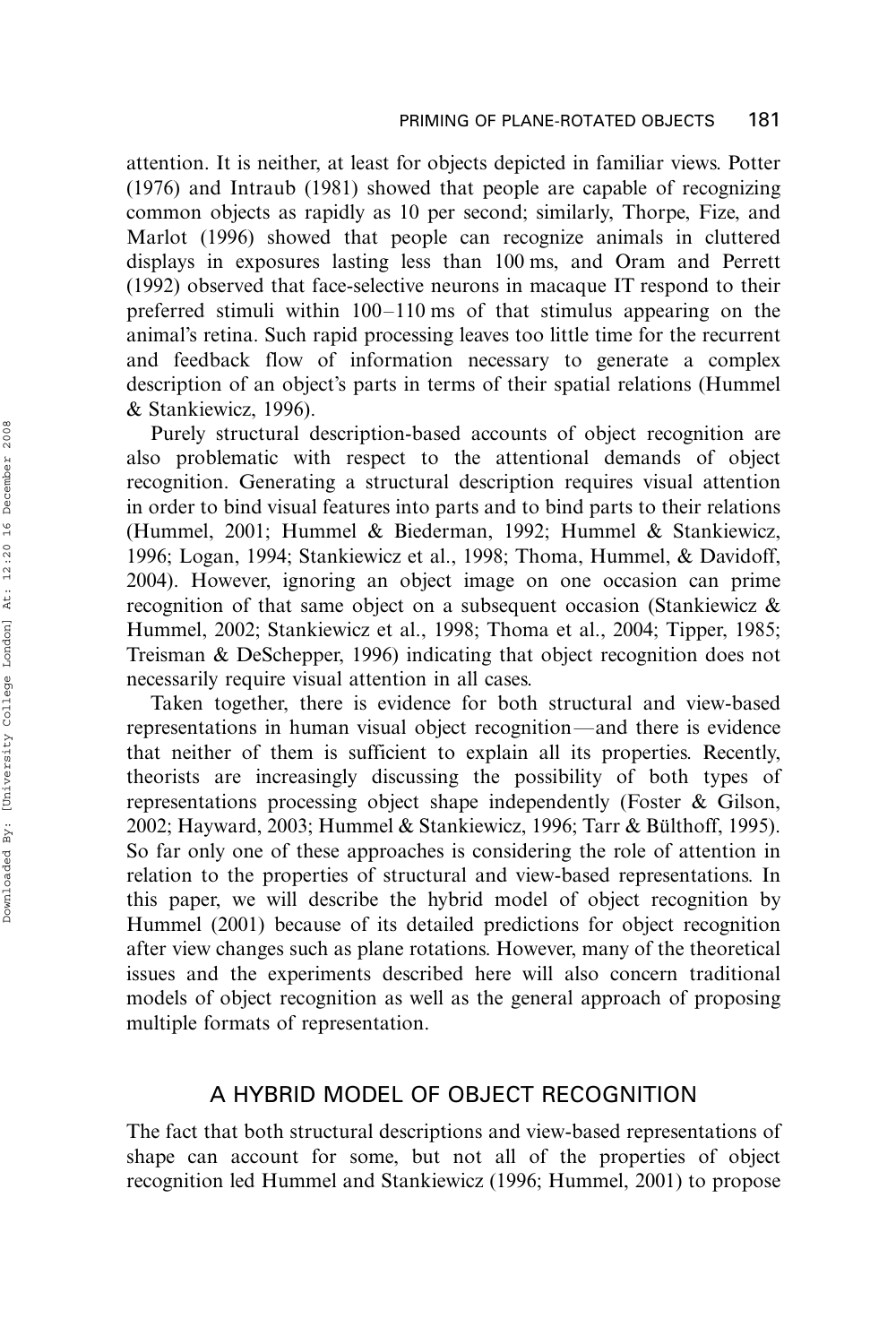that objects are recognized on the basis of a hybrid representation of shape, consisting of a holistic (i.e., ''view''-like) representation working in parallel with an analytic representation (i.e., a structural description). The model (JIM.3) consists of an eight-layer artificial neural network that can be trained to recognize line drawings of objects. In the first three layers, units represent local image features (coding contours, vertices, etc. into surfaces). Gating units in layer 4 project the output of layer 3 to layer 5, which is divided into two components: An analytic component (i.e., a structural description) and the holistic surface map (HSM) representing the shape attributes of an object's surfaces (as coded in layer 3). In layers 6-8 the representation generated by the activation patterns of the units in layer 5 are encoded into long-term memory.

The analytic representation codes an object's shape explicitly in terms of the categorical interrelations among its parts. This representation has the properties of a structural description and is largely robust to many variations in viewpoint (such as translation, changes in scale, left-right reflection and some rotations in depth) but it is sensitive to rotations in the picture plane (see Hummel & Biederman, 1992). Furthermore, it also allows generalization across metric variations in object shape, generalization to novel views and to novel exemplars of known categories, reflecting the desirable properties of a structural description. However, it requires processing time and visual attention to represent parts and spatial relations independently of the parts they relate (Hummel, 2001; Hummel & Biederman, 1992).

The holistic representation, in contrast, does not specify an object's parts or their categorical spatial relations independent of each other. Instead, an object's parts are represented in terms of their topological positions in a 2-D coordinate system (see Hummel, 2001). Since the holistic representation does not require attention for the dynamic binding of parts to their relations, it can be generated rapidly and automatically. However, as the units representing surface attributes are spatially separated, the representation formed on the surface map is sensitive to left-right reflections as well as to rotations in the picture plane and in depth. However, the HSM representation is invariant with translation and scale. Although the surfaces' topological relations are maintained in the mapping from layer 3 to the HSM, their absolute locations in the visual field and their size in the image are not (this is because the holistic representation receives its input from units in layer 4 which are distributed spatially to cover the whole visual field). Thus, the units of the HSM are confined neither to a particular location nor to a receptive field size, which allows them to ''shrink-wrap'' on a given object, no matter where it is in the visual field.

The holistic representation permits rapid, automatic recognition of familiar objects in familiar views, but it is sensitive to variations in viewpoint (specifically, to rotations and reflections). For example, a holistic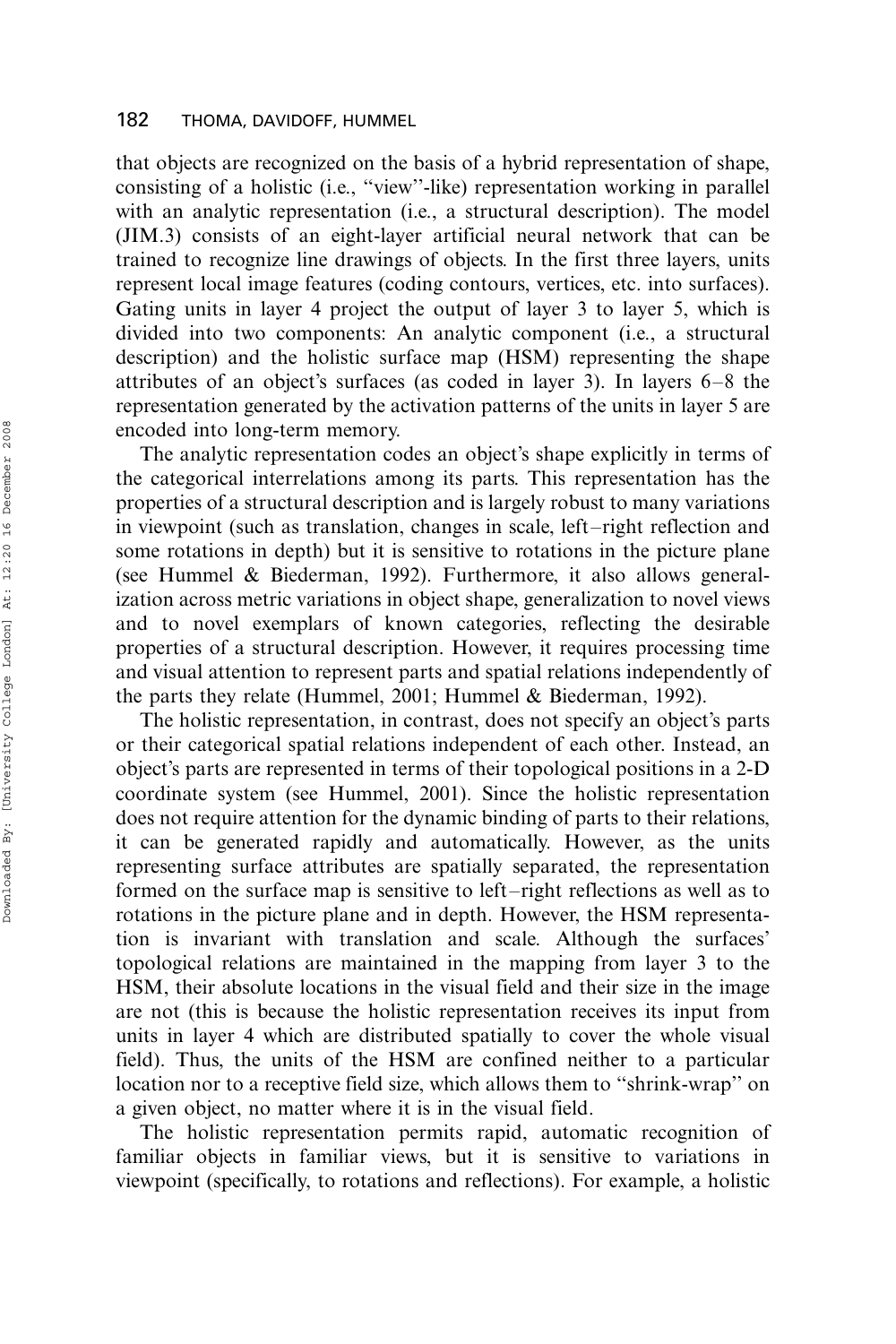representation of a horse would be matched, in its entirety, against an object's image to determine the degree of fit between the image and the holistic representation (i.e., view) in memory: The coordinates of the features in the viewed image would be matched to the coordinates of the features in the stored view and the degree of fit would be computed as a function of the vector similarity of the coordinates of corresponding features. The matching process is analogous to laying a template for one view of the horse over its rotated version and counting the points of overlap. By this holistic measure of similarity, the upright and rotated horse images are very different because few (if any) corresponding features reside in equivalent locations in the two images. By contrast, in an analytic representation of shape the upright and rotated images of the horse are still highly similar because they depict many of the same parts, which in turn should yield analytic priming. However, many of the spatial relations have changed, for example, after a  $90^{\circ}$  rotation the legs may now appear as "sideattached to'' (rather than ''below'') the torso. Because of the mismatch of spatial relations priming for analytic representations should be reduced compared to view-changes where the analytic representation is not affected, e.g., mirror-reflection (Stankiewicz et al., 1998).

The hybrid holistic/analytic model predicts a complex pattern of relationships between visual attention and visual priming as a function of variations in viewpoint (and other manipulations of an object's image). These predictions derive from the fact that the model represents attended images both analytically and holistically, whereas it represents ignored images only holistically. As such, it predicts that visual priming for attended images should reflect the properties of both representations, whereas priming for ignored images should reflect the properties of the holistic representation alone. Specifically, it predicts that attended images should visually prime themselves, as well as translated, scaled, left-right (mirror) reflected versions of themselves, and even configural distortions of themselves (e.g., in which the image is split down the vertical midline and the left and right halves switch places). Ignored images should prime themselves, translated and scaled versions of themselves but not their mirror reflections or configural distortions of themselves (see Hummel, 2001, and Thoma et al., 2004, for more detailed elaborations of these predictions). These predictions were tested (Stankiewicz & Hummel, 2002; Stankiewicz et al., 1998; Thoma et al., 2004), and the findings were exactly as predicted by the model.

Functional imaging studies (e.g., Vuilleumier, Henson, Driver, & Dolan, 2002) also support the notion that two types of object representations can be distinguished according to view invariance in priming tasks. Vuilleumier et al. (2002) showed that repetition of images of common objects decreased activity (i.e., showed priming) in the left fusiform area independent of viewpoint (and size), whereas a viewpoint-dependent decrease in activation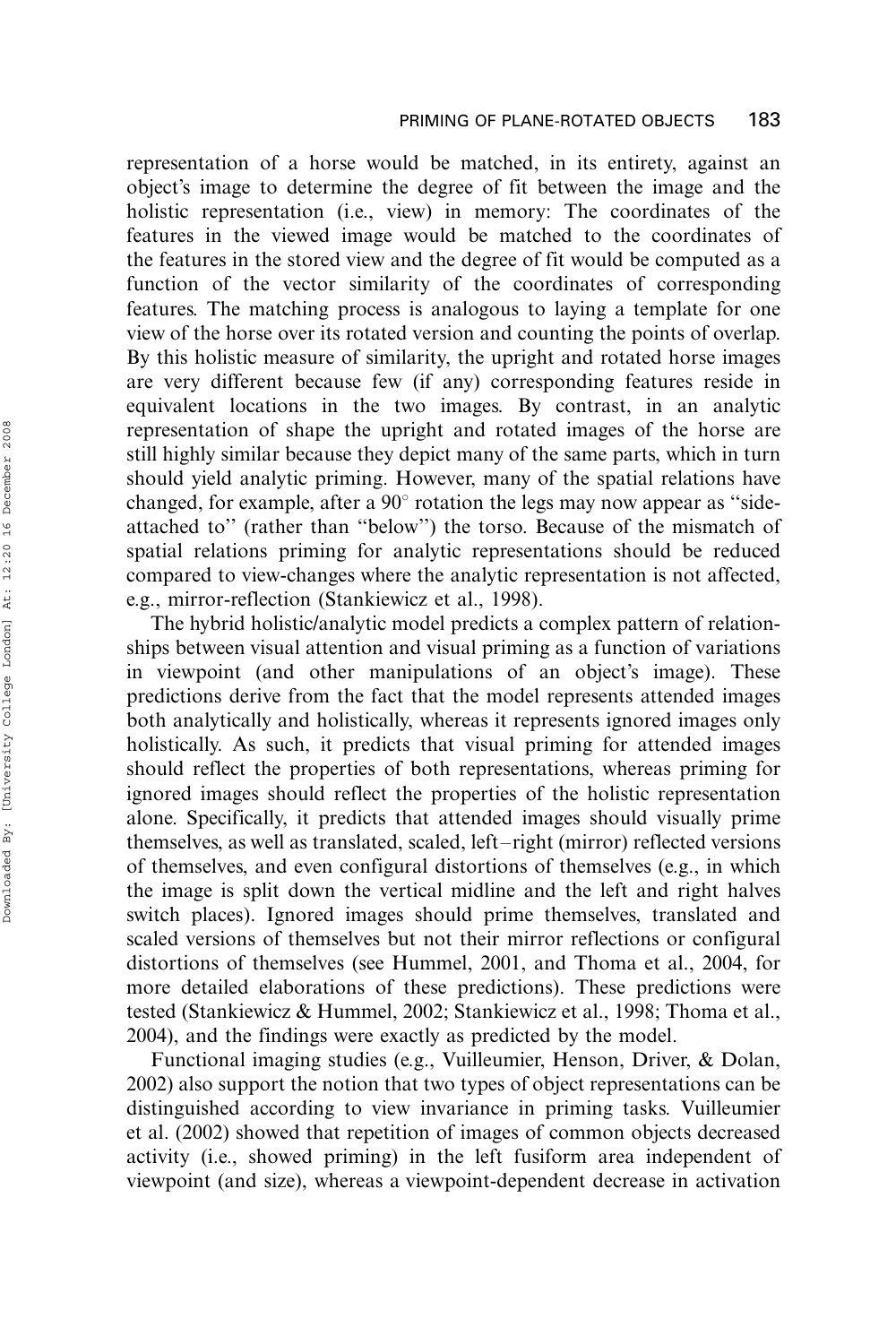was found in the right fusiform area. Interestingly, the latter area was sensitive to changes in orientation but not in size—properties of the holistic component directly predicted by the hybrid model (Hummel, 2001) and confirmed in behavioural studies (Stankiewicz & Hummel, 2002).

### MOTIVATION FOR THE CURRENT EXPERIMENTS

The present experiments return to the question of the role of attention in visual priming across changes in viewpoint, specifically, to the case of rotations about the line of sight. Plane rotated objects were used to further test the general notion of a hybrid model consisting of both a structural (analytic) and a view-based (holistic) representation. Previously, Stankiewicz et al. (1998) tested and confirmed the predictions of the hybrid model using an object naming task with paired prime/probe trials. Attended images reliably primed both themselves and their left-right reflections. However, ignored images only primed themselves in the same view. The priming advantage for same view prime-probe trials was equivalent in both attended and unattended conditions (about 50 ms) and was credited to the contribution of the holistic component.

Left-right reflection, as studied by Stankiewicz et al. (1998), may be an unusual or unrepresentative change in viewpoint. For example, rather than a change in the view of the 3-D object itself, the visual system may instead interpret mirror reflection as a 2-D flip of the 2-D image itself (Davidoff & Warrington, 2001; Murray, 1997). More important, it is not clear whether viewpoint changes in the picture plane can actually be accounted for in the same way as mirror reflections within Hummel's (2001; Hummel & Stankiewicz, 1996) version of the hybrid model.

Object recognition is well-known to be sensitive to orientation in the picture plane (for a review, see Lawson, 1999). People are slower and more error prone to name some objects (specifically, objects with a canonical upright orientation) rotated away from the upright (e.g., presented upside down, or lying on their side) than to name them presented in their canonical upright orientation (e.g., Jolicoeur, 1985; Tarr & Pinker, 1989, 1990). Moreover, naming response times (RTs) get longer, and errors more frequent, as the image is rotated further from the upright (up to about  $120^{\circ}$ , at which point RTs and errors continue to decrease to 180 $^{\circ}$ , at least for some objects).

Hummel's (2001; Hummel & Stankiewicz, 1996) version of the hybrid model—like its purely structural description-based predecessor (Hummel  $\&$ Biederman, 1992; see also Hummel, 1994)—accounts for this picture-plane rotation effect primarily in terms of the effects of picture-plane rotations on the mental representation of the relations among an object's parts. For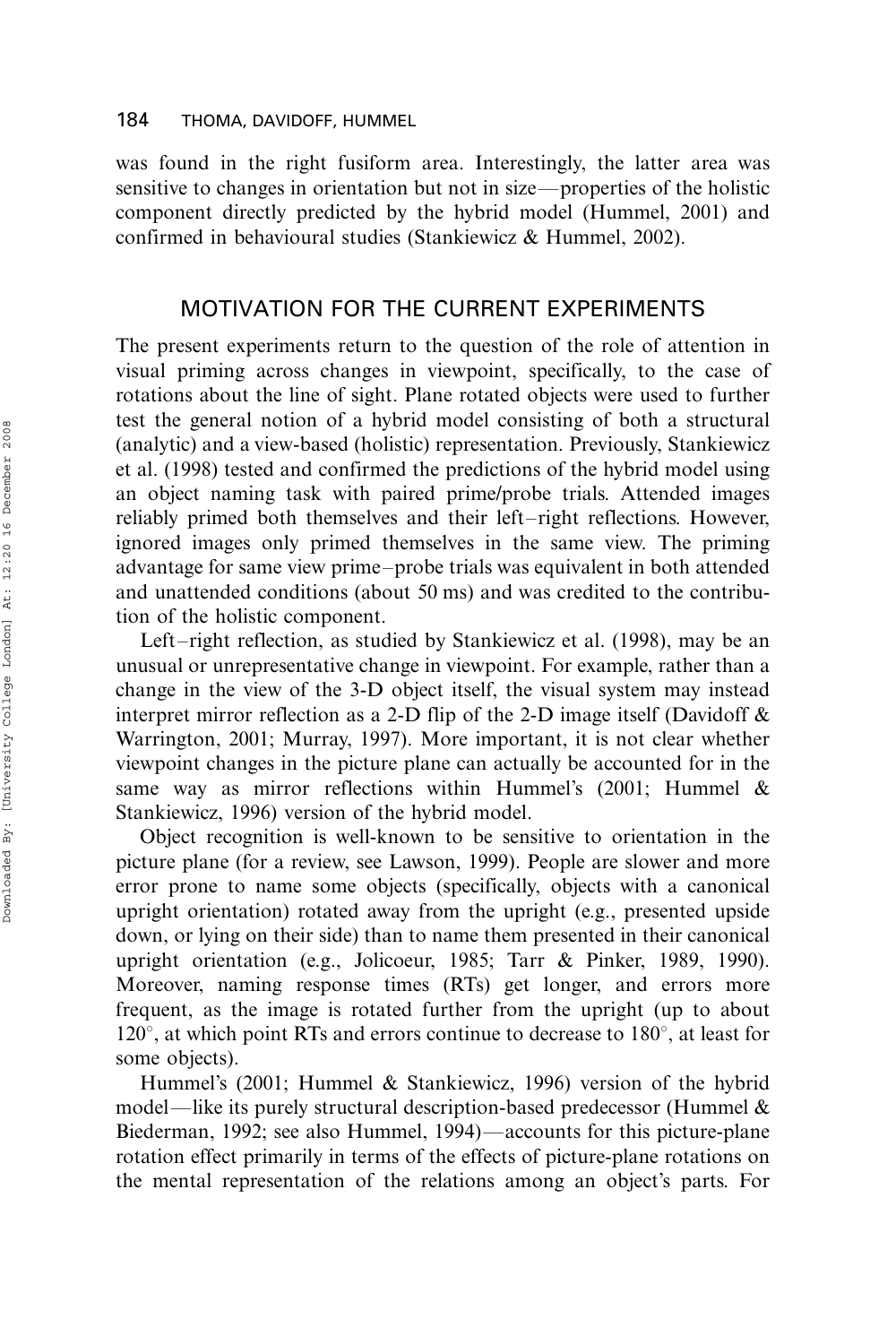example, if some part of an object (say, the handle of a bucket) is usually on top of (above) some other part (say, the container part of the bucket) then it will be that way in the long-term (LTM) representation of that object. However, if the image of the bucket is rotated  $45^{\circ}$  clockwise, then the handle will appear both above and beside the container. The structural description of the resulting image will mismatch the representation of the bucket in LTM because it includes the spurious beside relation. In consequence, the mismatch impairs the model's ability to recognize the object as a bucket. If the image is rotated an additional  $45-90^{\circ}$  off upright, then the description is further distorted to simply *beside* (handle, container), which mismatches the LTM representation on two relations (i.e., it lacks above, and it includes *beside*), further impairing recognition. Rotated another  $45-135^{\circ}$  off upright, the description is distorted further to below-and-beside (handle, container), which mismatches the LTM representation on three relations (it lacks *above*, it includes below, and it includes beside), further impairing recognition. Finally, if the image is rotated all the way to  $180^{\circ}$  off upright, the description changes to simply below (handle, container), which mismatches the LTM representation on only two relations (it lacks *above* and it includes *below*, but it no longer includes beside), so performance improves relative to the 135 $^{\circ}$  case (see Hummel, 1994; Hummel & Biederman, 1992).

In this way, the Hummel and Biederman model and the hybrid model that evolved from it (Hummel, 2001; Hummel & Stankiewicz, 1996) account for the effects of picture-plane orientation on object recognition, and even account for the characteristic "dip" in RT and errors between  $120^{\circ}$  and  $180^{\circ}$ . In addition, in the case of the hybrid model, picture-plane rotations also impair recognition by distorting the holistic representation because holistic representation of a rotated object will tend to have little or no overlap with a holistic representation of that same object in an upright orientation. Indeed, picture-plane rotations have more catastrophic effects on the holistic representation than on the analytic one: Even a comparatively small rotation (e.g.,  $45^{\circ}$ ) can cause the match between a holistic representation of an object image and a holistic representation in LTM to drop to virtually zero.

When considering plane rotation effects, an important empirical fact is that not all objects show the ''characteristic'' rotation function (Vannucci & Viggiano, 2000; Verfaillie & Boutsen, 1995). When observers rated the goodness of views for common objects, one cluster did not yield a preferred "upright" orientation (Verfaillie & Boutsen, 1995). The resulting distinction between base objects (objects with a preferred upright; examples include animals, houses, furniture, etc.) and no-base objects (objects with no preferred upright, such as hammers, forks, etc.) has been found to have importance for both behavioural (Vannucci & Viggiano, 2000) and neuropsychological (Davidoff & Warrington, 1999) investigations of object orientation. For example, Vannucci and Viggiano (2000) demonstrated that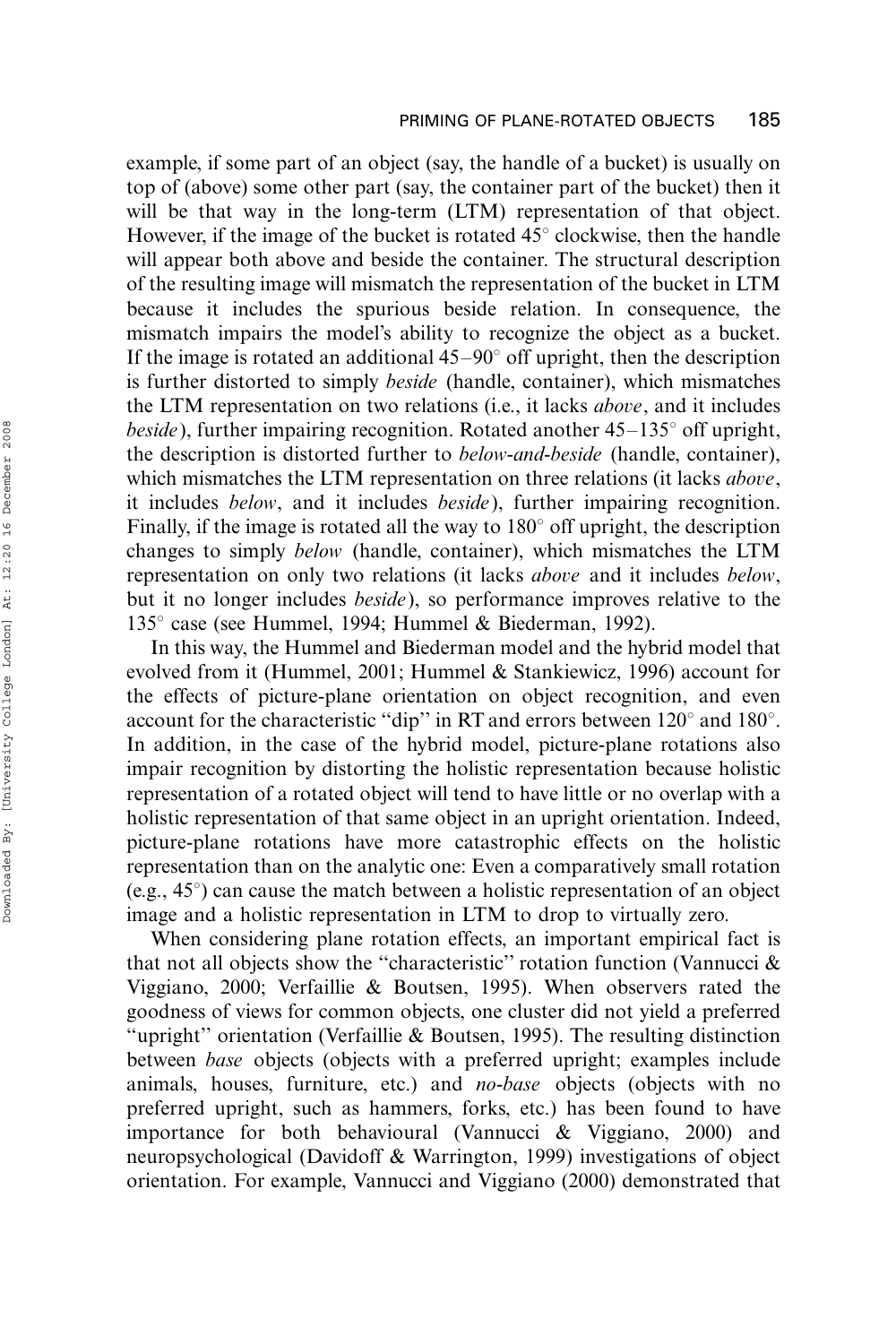no-base objects (e.g., hammer) are recognized equally well at all orientations, and Davidoff and Warrington (1999) showed differential performance after brain damage in matching inverted objects according to whether they were base or no-base objects. These two types of objects were used to test viewdependent priming within the hybrid model.

In order to better understand the logic of our predictions, it is important to note at which level visual priming operates and how it affects LTM. Biederman and Cooper (1991) showed that the locus of visual priming, at least for attended objects, is at the level of the representation of an object's parts and their interrelations\*or more specifically, as discussed in detail by Cooper, Biederman, and Hummel (1992), at the level of the mapping between the representation of parts and relations and the representation of the complete *object model* (i.e., the presumably relatively localist visual representation of an object's complete shape) in LTM. Integrating these considerations with the hybrid representation the idea is that priming reflects learning the mapping from the analytic and holistic representations of object shape to the representation of the object model in LTM. This is instantiated in the hybrid model (Hummel, 2001) as strengthening the connections from layer 5 (the hybrid representation of shape) through layer 8 (the localist representation of the object model).

# PREDICTIONS OF THE HYBRID MODEL

In general, the hybrid model predicts that attended objects prime themselves and their plane-rotated versions, whereas ignored objects prime themselves only in the same view, as long as this view is familiar. Both the analytic and the holistic components of the hybrid model are sensitive to rotation in the picture plane, although the holistic component is likely to be much more so. The analytic representation suffers from substantial plane rotations if these change the spatial relations between an object's parts. The holistic representation, in contrast, is view-sensitive because after plane rotations (just as after mirror-reflections) the 2-D coordinates of features (e.g., surfaces) are now different from the original view. Thus, the hybrid model predicts priming for attended objects (which are represented both analytically and holistically) should be sensitive to changes in picture-plane orientation; more specifically, the model predicts that the magnitude of visual priming for rotated prime-probe pairs should systematically diminish with the degree of orientation difference between prime and probe. The predictions for priming for ignored objects are more interesting. Priming should be very sensitive to changes in orientation such as plane rotation, because ignored objects are represented only holistically. But although the holistic representation of both no-base and base objects should be equally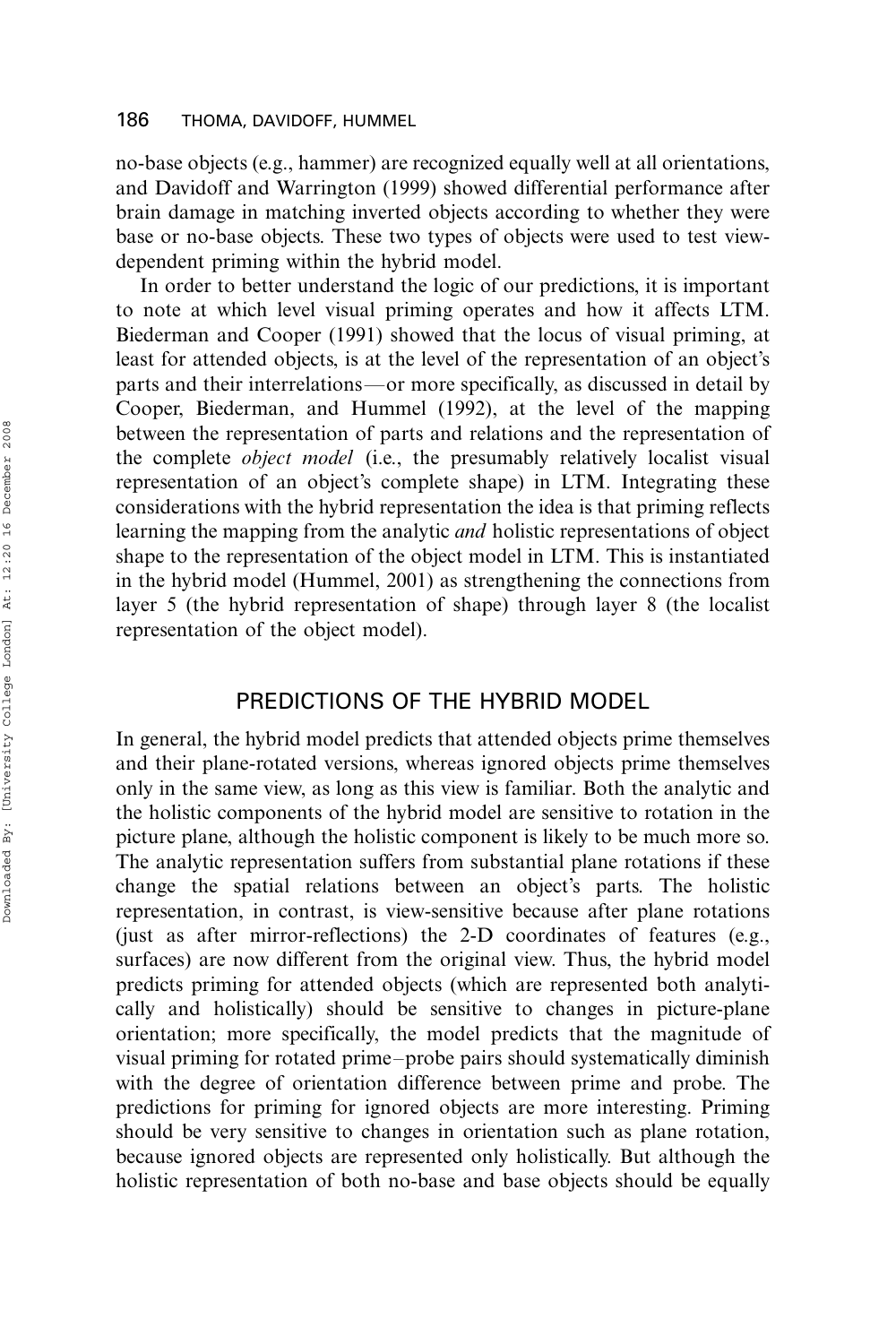affected by changes in rotation, the model predicts differences in which orientations allow priming for ignored objects in the first place.

In Experiment 2, for no-base objects, we predict that an ignored prime image at some orientation,  $x$ , should prime recognition of an identical probe image (i.e., a probe at orientation x), but should not prime recognition of the same object at any other orientation,  $y$ . In Experiment 3, we use only base objects, and for these we predict that an ignored upright prime image should prime recognition of an identical probe image (as has been observed numerous times in the work of Stankiewicz, Thoma, and colleagues), but an ignored misoriented image should not prime recognition of *anything*, even itself. The reason, according to the hybrid model, is that (a) base objects are represented in LTM only in the upright orientation, and (b) priming resides in the mapping from the representation of object shape (which, in the case of an ignored image, is only the holistic representation) to the stored representation in LTM. Since base objects in the hybrid model only have upright representations in LTM, a misoriented ignored prime image, failing to match anything in LTM, simply has nothing to prime. As a result, it should not even prime itself.

In testing these predictions an immediate concern using plane-rotated objects in a priming paradigm is that differences in baseline responding complicate assessing the magnitude of priming. Fortunately, no-base objects are recognized with approximately equal facility at all orientations in the picture plane (Vannucci & Viggiano, 2000; Verfaillie & Boutsen, 1995), so in addition to allowing us to test some of the subtler predictions of the hybrid model, these objects also provide a stable baseline for measuring the magnitude of visual priming. Experiment 1 was designed to verify whether no-base objects do in fact yield equivalent naming latencies in different orientations. Experiments 2 and 3 tested the predictions of the hybrid model with regard to the effects of attention and picture-plane orientation on short-term visual priming of no-base and base objects.

# EXPERIMENT 1: NAMING OF BASE AND NONBASE OBJECTS ROTATED IN THE PICTURE PLANE

Experiment 1 was designed to extend Vannucci and Viggiano's (2000) demonstration that no-base objects (e.g., hammer) are recognized equally well at all orientations to the case of visual priming. Specifically, Experiment 1 tested whether the pattern of results observed by Vannucci and Viggiano in an object decision task also hold for the speeded naming tasks to be used in our Experiments 2 and 3. In addition, Vannucci and Viggiano did not equate their sets of base and no-base objects for familiarity and visual complexity, (Snodgrass & Vanderwart, 1980), so either or both of these factors might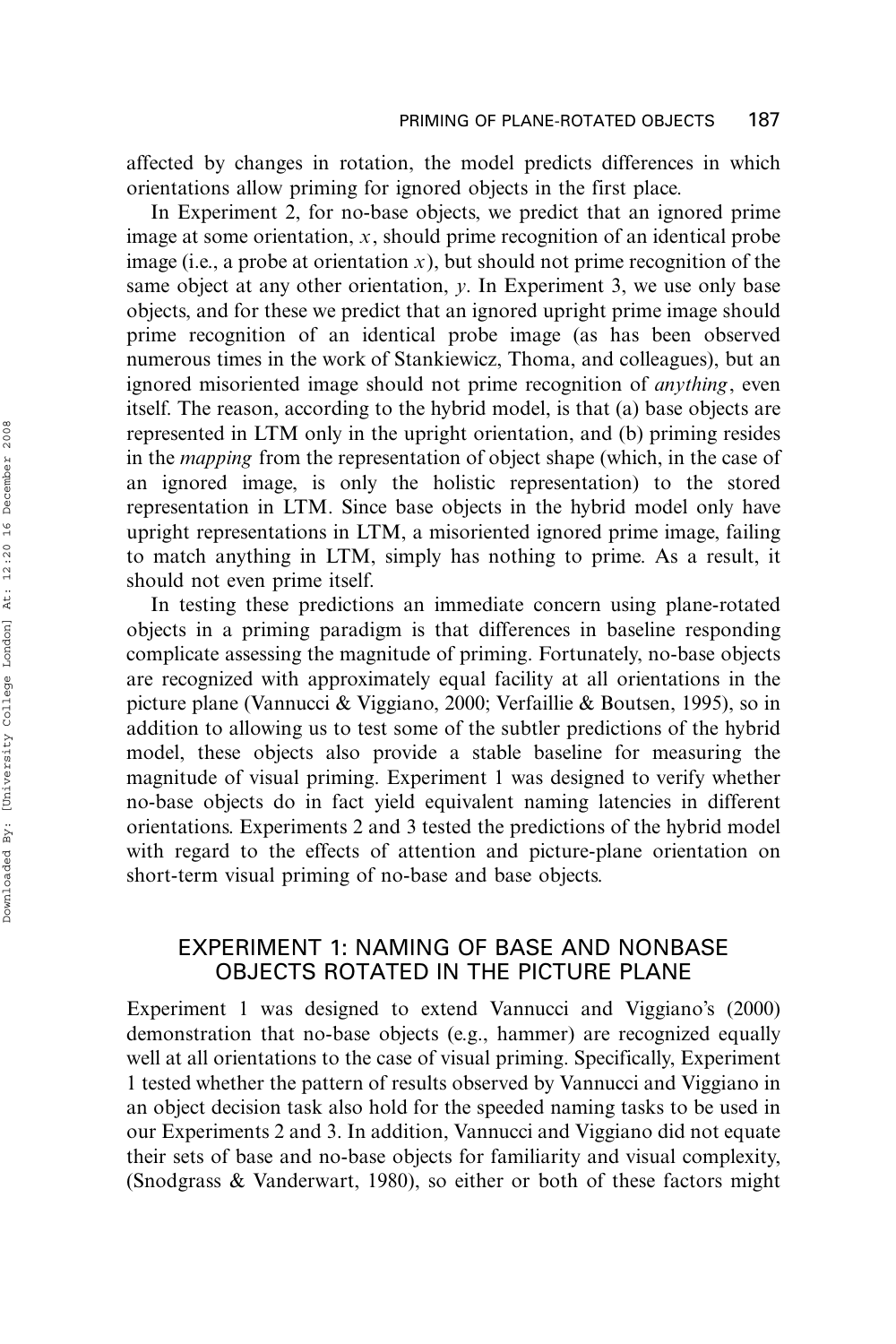have affected the pattern of performance. We predict that, even controlling these factors, recognition latencies for base objects (such as animals and houses) will increase with rotation away from the canonical (upright) view, whereas no-base objects (such as hammers and keys) will be identified equally well in all orientations. Finding sets of objects for which recognition performance is independent of orientation will be essential to our tests of the hybrid model in Experiment 2.

# Method

Participants. Twenty-nine native English speakers with normal or corrected-to-normal vision participated for credit in introductory psychology courses at Goldsmiths College University of London.

Materials. The experimental program was generated in E-Prime 1.0 (PSN). Participants sat approximately 90 cm from the screen. Three subsets of 24 images (animals, base objects, and no-base objects, see Appendix) were taken from Snodgrass and Vanderwart (1980). The base and no-base object sets were matched for familiarity (means:  $3.75$  vs.  $3.60$ ; max = 5) and visual complexity (means: 2.64 vs. 2.77; max = 5) according to the norms obtained by Snodgrass and Vanderwart. The means for familiarity and visual complexity of the animal set were 2.69 and 3.70; it was not possible to match animals to the other two sets. For each object, the standard view (as obtained from the original set) was assigned as the  $0^{\circ}$  view. Clockwise rotations in the picture plane resulted in  $60^{\circ}$  and  $120^{\circ}$  orientations for each object (see Figure 1). Participants saw a given object only once during the experiment in one of the three orientations. The allocation of objects to the experimental conditions was randomized for each participant. Thus, there were eight different objects in each of the three object sets for each of the three orientation conditions ( $0^{\circ}$ ,  $60^{\circ}$ , and  $120^{\circ}$ ) resulting in a total of 72 trials per participant.

Procedure. The participants first read instructions which they paraphrased back to the experimenter. After four practice trials with objects not chosen from the experimental sets, participants were asked whether they had any questions. Each subsequent test trial was initiated by the participant. A trial began with an unfilled circle (subtending  $0.032^{\circ}$  of visual angle) in the centre of the screen that was replaced by the participant's key press with a fixation cross for 495 ms. An object (subtending  $4.57^{\circ}$  of visual angle) was then shown in the centre of the screen for 195 ms followed by a single pattern mask for 495 ms. The participant's task was to name the object as quickly and as accurately as possible. After the response, a feedback display with the name of the object and the response time was shown. At the end of each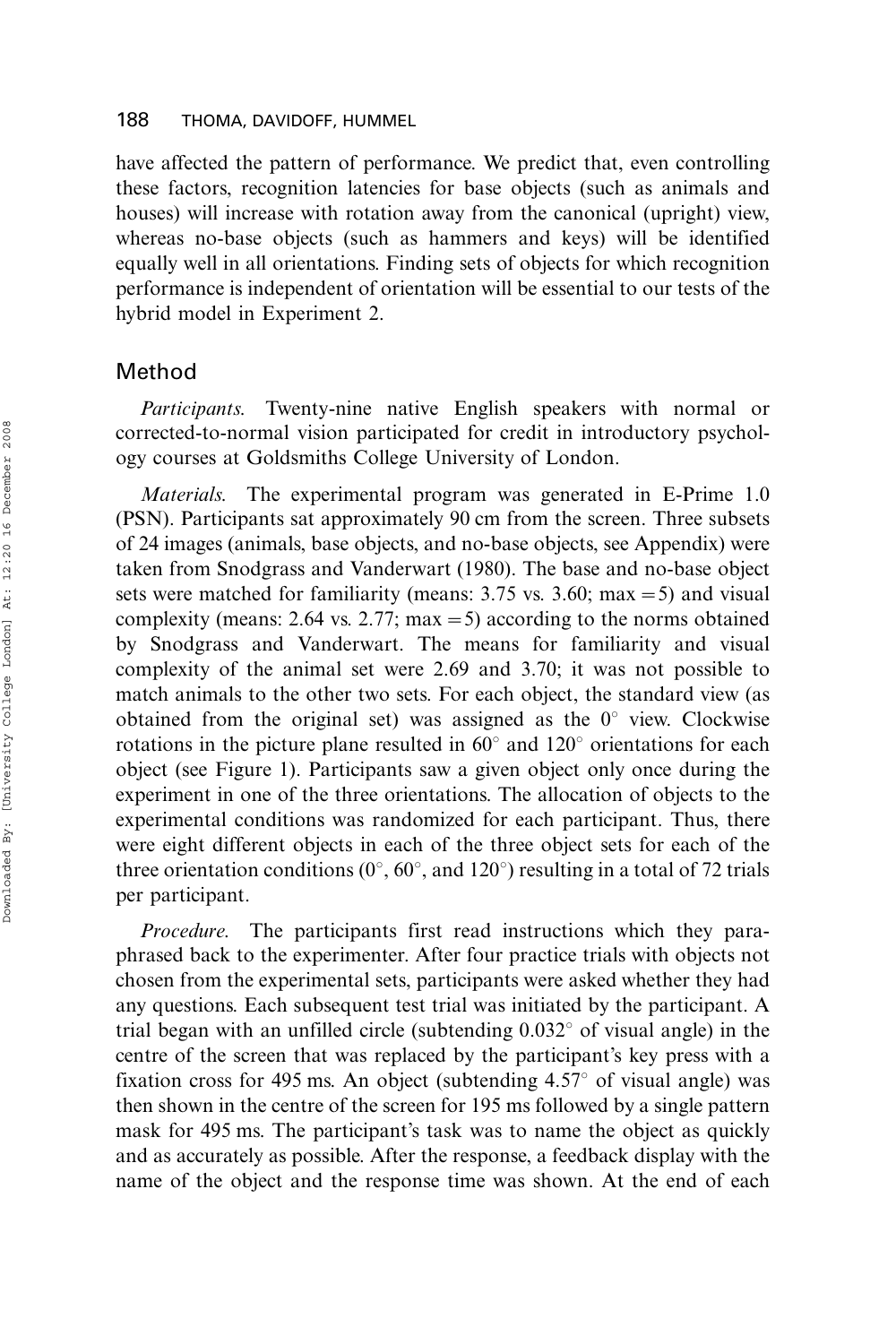

Figure 1. Examples of object images used in Experiment 1.

trial, the experimenter used the keyboard to record the participant's accuracy and any voice key errors.

### Results

The overall error rate was  $6.32\%$  (of which  $1.1\%$  were voice key errors elicited by the subject). Response times for correct trials and error rates were submitted to a 3 (object type: Animals vs. base vs. no-base)  $\times$  3 (rotation: 0° vs.  $60^{\circ}$  vs.  $120^{\circ}$ ) ANOVA. For latencies, there were significant effects of object type,  $F(2, 56) = 33.41$ ,  $MSE = 6020.73$ ,  $p < .001$ , rotation,  $F(2, 56) =$ 21.84,  $MSE = 5201.83$ ,  $p < .001$ , as well as for the interaction,  $F(4, 112) =$ 4.15,  $MSE = 6650.41$ ,  $p < .01$  (see Figure 2 and Table 1). Overall, no-base objects showed no effects of rotation, whereas naming RTs for base objects and animals increased with greater rotation. A similar pattern was found for errors: Significant effects were again found for object type,  $F(2, 46) = 15.75$ ,  $MSE=0.46$ ,  $p < .001$ ; rotation,  $F(2, 46)=12.06$ ,  $MSE=0.39$ ,  $p < .001$ , and for the interaction,  $F(4, 92) = 9.07$ ,  $MSE = 0.36$ ,  $p < .001$ .

For latencies, post hoc comparisons using Tukey's HSD test revealed that, for animals, only the increase in response times from  $0^{\circ}$  compared to  $120^{\circ}$ rotation was significant ( $p < .01$ ; all other  $ps > .33$ ). Similar analyses revealed that, for artificial base objects, the RT differences between  $0^{\circ}$  and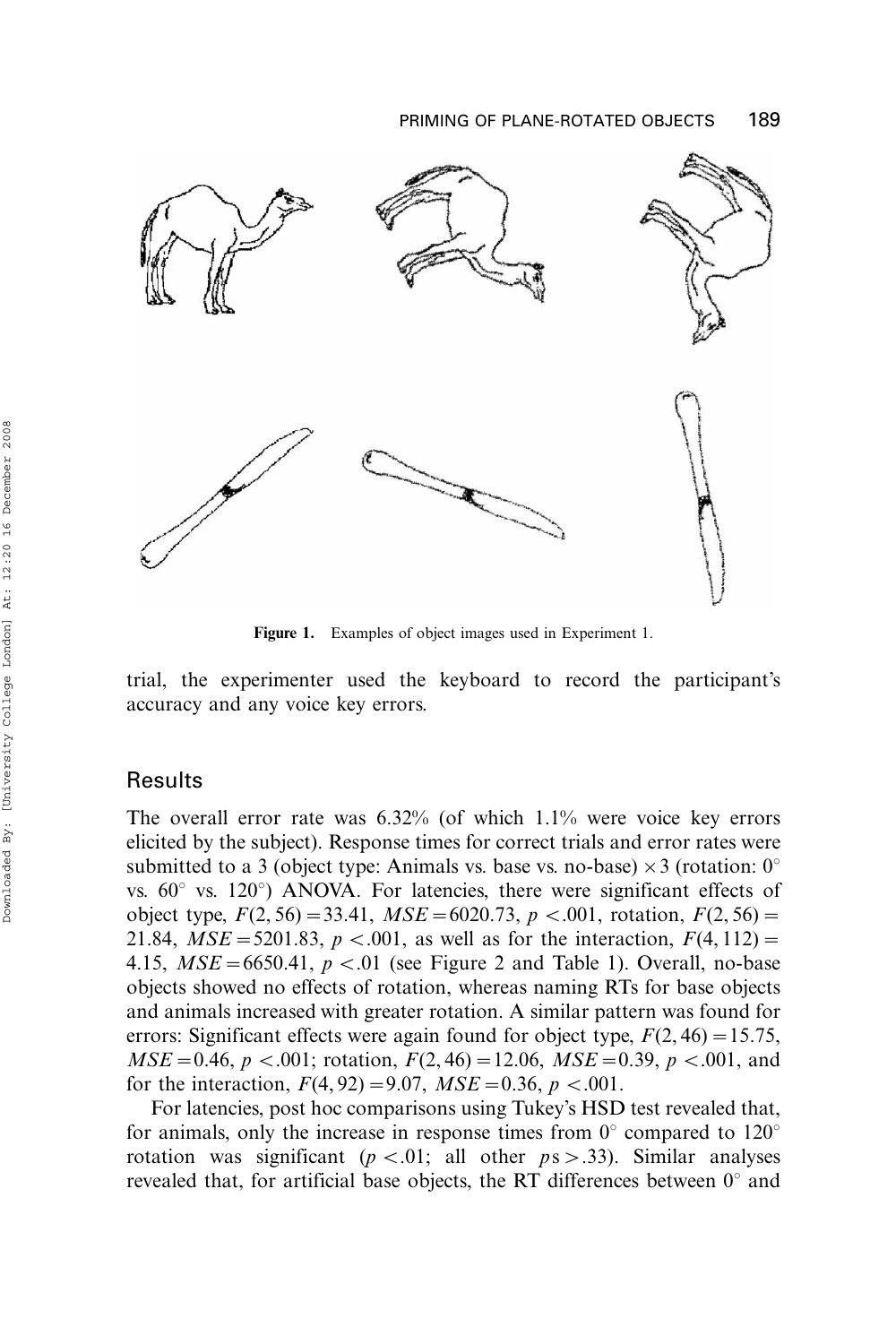

Figure 2. Response time means and standard errors for Experiment 1 as a function of the degree of rotation in the picture plane and the type of objects  $(n = 29)$ .

60° ( $p < .05$ ) and between 0° and 120° ( $p < .001$ ) were significant, but not the difference between 60 $^{\circ}$  and 120 $^{\circ}$  (p > .19). For no-base objects, however, there were no conditions in which the RT differences even approached significance (all  $ps > .9$ ). Error rates were small and post hoc comparisons only revealed effects for animals. There were significantly more errors for naming animals shown rotated  $120^{\circ}$  compared to  $0^{\circ}$  as well as compared to  $60^{\circ}$  conditions ( $p < .001$ ). There were no significant differences in error rates over changes in orientation for artificial base objects (all  $ps > .1$ ) and nobase objects (all  $ps > .9$ ).

An additional ANOVA was run for RTs with items as a random factor (across subjects) and it revealed a similar pattern, with significant main effects of object type,  $F(2, 69) = 5.4$ ,  $MSE = 38,285.92$ ,  $p < .01$ , and rotation,  $F(2, 138) = 16.4$ ,  $MSE = 7014.79$ ,  $p < .001$ , as well as a significant interaction between them,  $F(4, 138) = 2.7$ ,  $MSE = 7014.79$ ,  $p < .05$ .

TABLE 1 Mean response times (RT in milliseconds), standard errors and errors (frequency and percentage errors) for conditions in experiment 1

|           | Animals     |              |               | <b>Base Objects</b> |              |             | No-Base Objects  |              |              |
|-----------|-------------|--------------|---------------|---------------------|--------------|-------------|------------------|--------------|--------------|
|           | $0^{\circ}$ | $60^{\circ}$ | $120^{\circ}$ | $\theta^{\circ}$    | $60^{\circ}$ | $120^\circ$ | $\theta^{\circ}$ | $60^{\circ}$ | $120^\circ$  |
| RT        | 827         | 863          | 913           | 760                 | 829          | 885         | 772              | 766          | 778          |
| <b>SE</b> | 25          | 28           | 24            | 21                  | 19           | 25          | 16               | 18           | 17           |
| errors    | 9           | 14           | 40            | 6                   | 11           | 19          | 6                | 6            |              |
| & errors  | 4           | 6            | 17            | 3                   | 5            | 8           | 3                | 3            | $\mathbf{0}$ |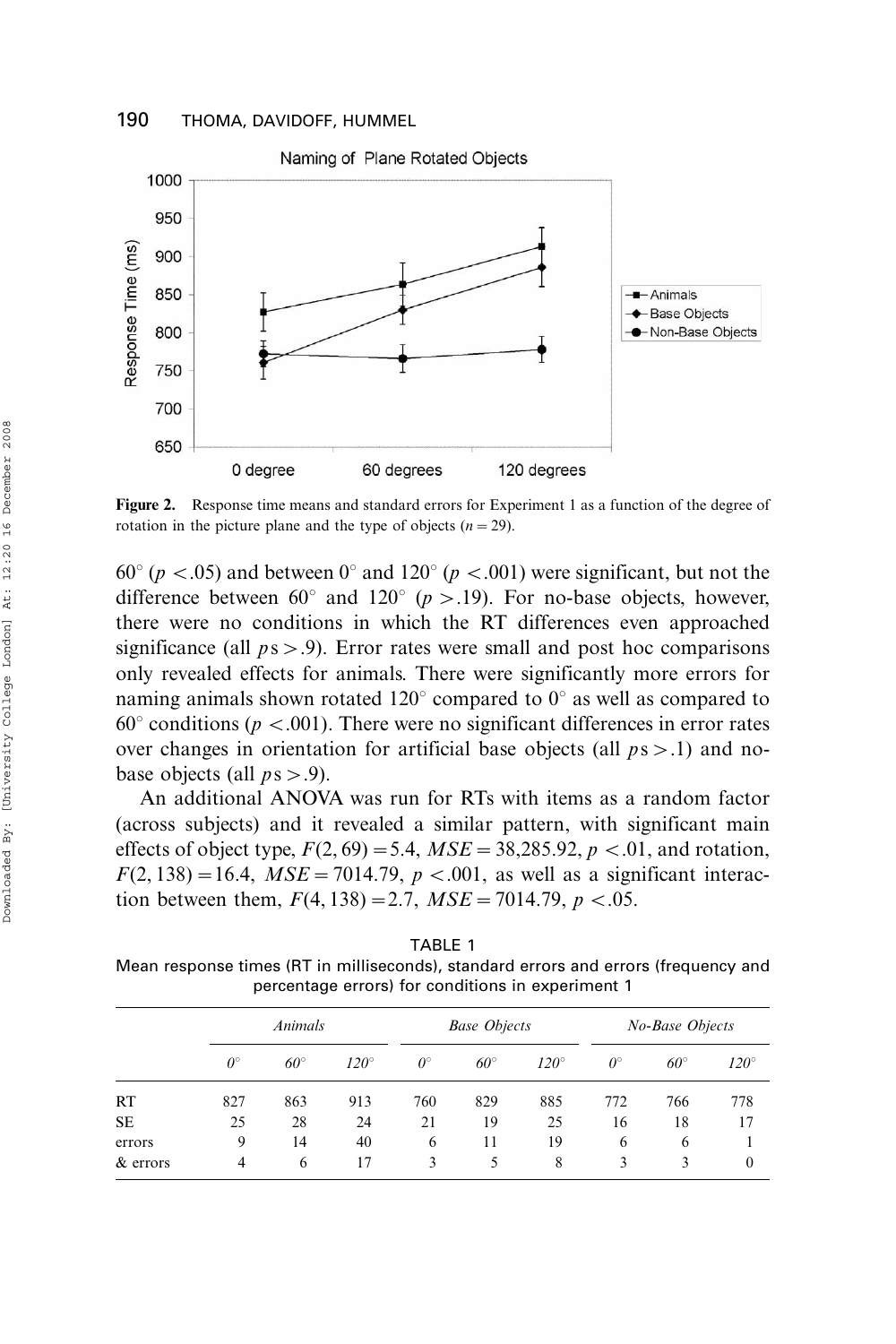### Discussion

Experiment 1 clearly demonstrated that orientation in the picture plane had differential effects on base and no-base objects. It was only artificial base objects and animals that incurred increasing recognition costs when they were rotated from their standard view. Even though the subset of animal pictures could not be matched for familiarity and visual complexity with other base objects, and were, in general, harder to identify, they showed the same pattern of increasing response times and similar trend of increasing error rates as artificial base objects. In contrast, no-base objects were equally recognizable in all picture-plane orientations. Thus, Experiment 1 extends the findings of Vannucci and Viggiano (2000), who used an object decision task, to the case of naming RTs and errors.

The aim of Experiment 1 was not to distinguish between structural description and view-based accounts of object recognition. The results would clearly be predicted from the latter account according to which objects are stored in correspondence with the familiarity of different viewpoints. For a similar reason, the results would also be predicted from the structural description account. Both base and no-base objects contain relations that could be coded for the object's relative positions in terms of ''on-top-of'' or ''below-of'' and that operation would automatically be carried out in a structural representation, such as the analytic route of Hummel's hybrid model. However, as we usually see no-base objects—but not base objects in multiple orientations routinely, we also encode them that way in LTM. It would be access to those multiple representations in LTM that would be required for recognition and allow equivalent naming latencies for no-base objects.

The goal of Experiment 1 was to verify that no-base objects would provide images to test the predictions from the hybrid theory of Hummel and Stankiewicz (1996; Hummel, 2001). Priming studies, such as those of Stankiewicz et al. (1998) and Thoma et al. (2004) require comparisons against a baseline. No-base objects will provide a means of accurately matching baseline latencies for different rotations of an object because we have now shown that these are identical for this class of object.

# EXPERIMENT 2: THE EFFECTS OF VIEWPOINT AND ATTENTION ON PRIMING

The aim of Experiment 2 was to extend the priming results of Stankiewicz et al. (1998) to picture-plane rotations. The hybrid model postulates two qualitatively different representations (or processing routes) feeding into LTM. One of these (holistic) clearly does not generalize (i.e., shows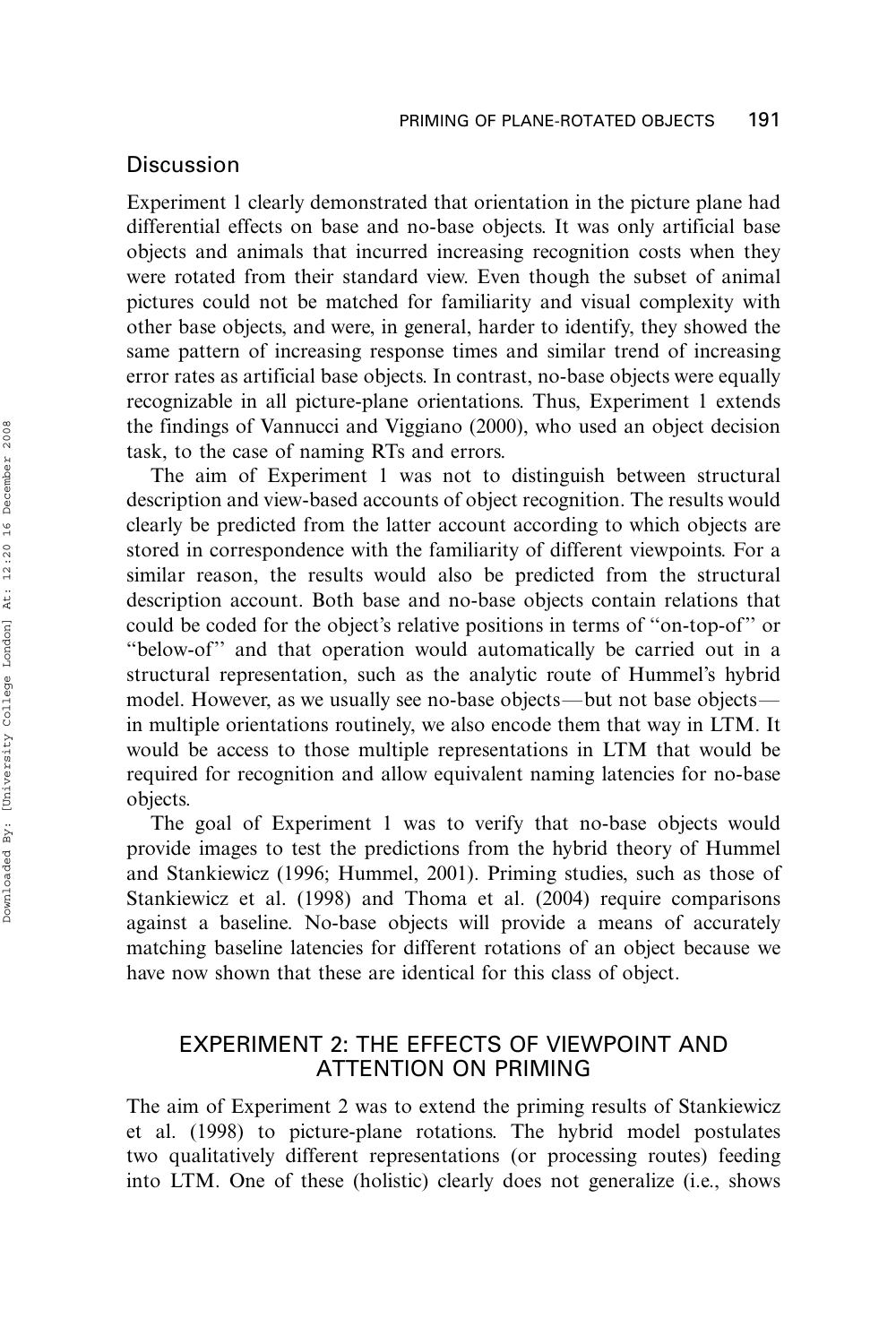view-dependent recognition performance or priming) over plane rotation but there are recognition costs also associated with the analytical route (Hummel & Biederman, 1992). Thus, most object recognition accounts, including the hybrid model, would make the same predictions for attended objects: Substantial variation in picture-plane rotation from prime to probe should weaken priming for attended objects. However, predictions for prime-probe variation for ignored objects differ between models. In the ignored condition, structural description accounts (Biederman, 1987) would predict no priming for ignored objects whatever their orientation because attentional processes are necessary to code parts and their relations into structural descriptions (Hummel & Biederman, 1992). Multiple views accounts also do not allow strong predictions for the ignored conditions as, likewise, they do not explicitly incorporate attention but it is unlikely that these accounts would predict access to stored object representations for unattended stimuli (e.g., see Olshausen, Anderson, & van Essen, 1993).

We make the following predictions based on the hybrid model. For ignored no-base objects we expect only same view priming. For attended objects, we expect priming from both identical and rotated views. The priming would be greater for identical views as shown in many studies (e.g., Warren & Morton, 1982). However, unlike in Stankiewicz et al. (1998), the Hummel model should now predict an interaction between attention and rotation. There should still be a predicted 50 ms priming cost for rotated views in the ignored and attended condition but there should also be an additional cost in the attended condition with the analytic priming component reduced after plane rotations (due to the mismatch of spatial relations). We examine these predictions using a priming paradigm similar to Stankiewicz et al. in Experiment 2.

# Method

Participants. Thirty native English speakers with normal or correctedto-normal vision participated for credit in introductory psychology courses at Goldsmiths College University of London.

Materials. We used 56 no-base images from the Snodgrass and Vanderwart (1980) set (see Appendix). They included the ones used in Experiment 1 (except for two items: Gun and ring). Of these, 32 were filler items that were never used as probes (e.g., used as the ''ignored'' item in the prime display of trials in which attended prime objects were repeated in the probe). The 24 critical (probe) items were counterbalanced across participants by placing each object in one of six clusters of four objects. Each cluster (and thus, each object) was placed into one of six conditions (attended-same, attended-rotated, ignored-same, ignored-rotated, unprimedsame-view, and unprimed-rotated-view). Thus, an object appeared in only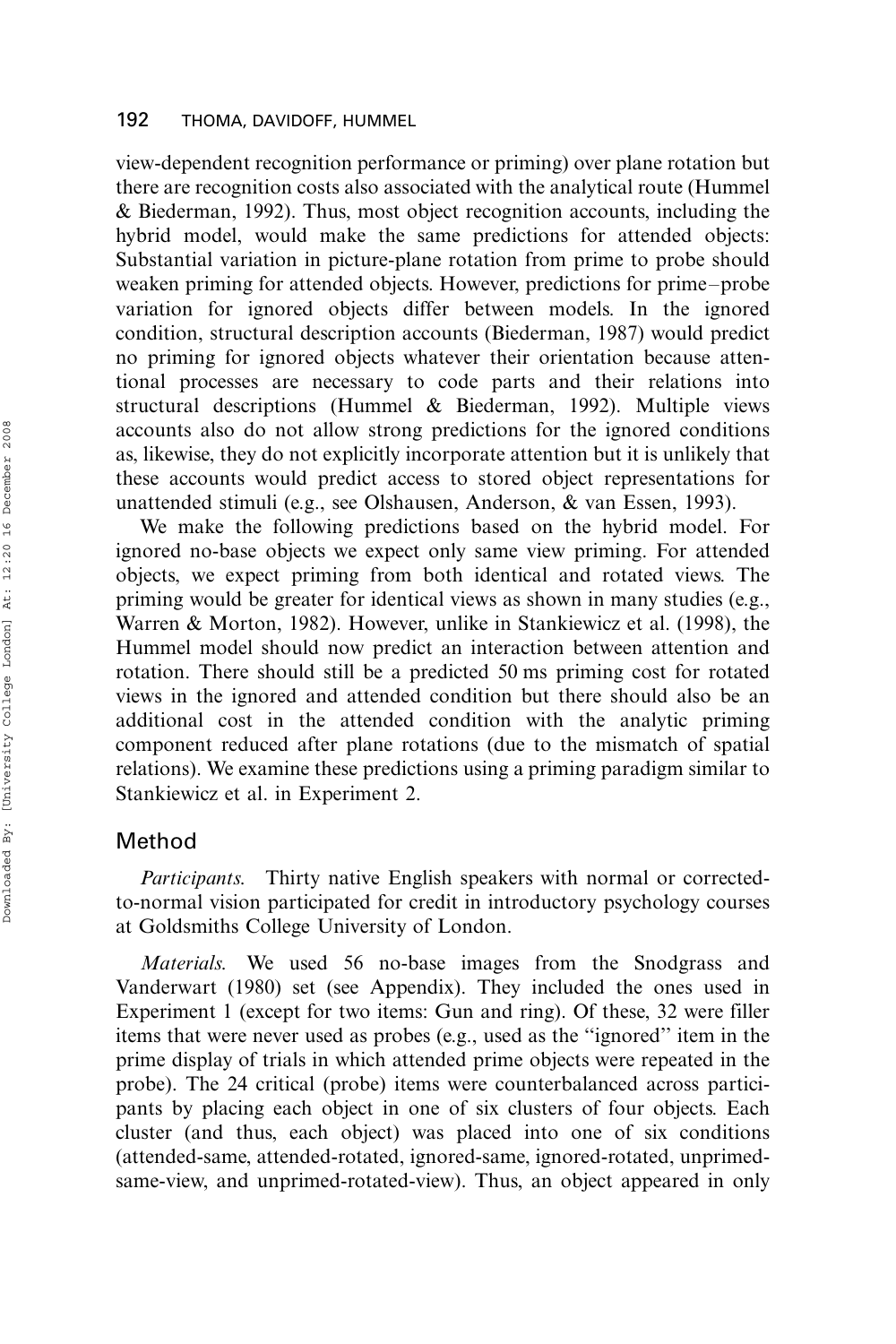one trial for a given subject. The target objects appeared in all six conditions equally often across participants. Prime and probe objects were shown in the standard view (as in the original Snodgrass and Vanderwart set) or rotated  $90^\circ$  clockwise in the picture plane. The two views appeared in all conditions equally often.

Procedure. The basic procedure followed the paradigm of Stankiewicz et al. (1998). Specifically, trials were presented in prime-probe pairs, with the probe trial immediately following the corresponding prime trial. Prime trials presented two images to the left and right of fixation, one of which (the attended prime) was precued, and which it was the subject's task to name; the other (ignored) prime was nominally irrelevant to the subject's task. The probe task presented a single image at fixation. The subject's task was to name the probe image. The critical conditions manipulate the relationship between the prime and probe images, as detailed below.

The ordering of the trials and the pairing of attended and ignored objects on prime trials were randomized for each participant. The participants first read the instructions, which they paraphrased back to the experimenter. The participants then read a list of names of objects that would appear in the experiment. There were six practice trials with a set of objects different from the experimental set. After the practice trials, the computer displayed ''End of Practice'', and the participants were asked whether they had any questions. Each experimental trial began with an unfilled circle (subtending  $0.032^{\circ}$  of visual angle) in the centre of the screen that was removed by the participant's key press and was replaced with a fixation cross for 495 ms. Participants then saw a white screen briefly for 30 ms followed by an attentional cueing square  $(4.57^{\circ} \times 4.57^{\circ})$  either to the left or right of the fixation cross at a distance of  $4.0^{\circ}$ . After 75 ms, images of two different objects were displayed simultaneously on the computer screen for 120 ms; one object was inside the square (the attended image) and the second (ignored) object on the other side of the fixation cross (see Figure 3). Both images were centred  $4.0^{\circ}$  from the fixation cross. The entire prime display lasted less than 200 ms, a duration that is too short to allow a saccade to either object. After the images disappeared, a 30 ms blank screen was shown followed by a random-line pattern mask displayed for 495 ms covering the entire screen (15.6 $\degree$  of visual angle). Participants named the cued (attended) object as quickly and as accurately as possible. Latencies were recorded by the computer through a voice key attached to a microphone.

After the mask, a blank screen was displayed for 1995 ms followed by a fixation cross  $(0.032^{\circ})$  displayed for 495 ms. Following a 30 ms blank screen, the probe image was shown in the centre of the screen for 150 ms. In total, 3015 ms elapsed between the end of the prime display and the beginning of the probe display (495 ms for the prime mask, 1995 ms for the blank screen,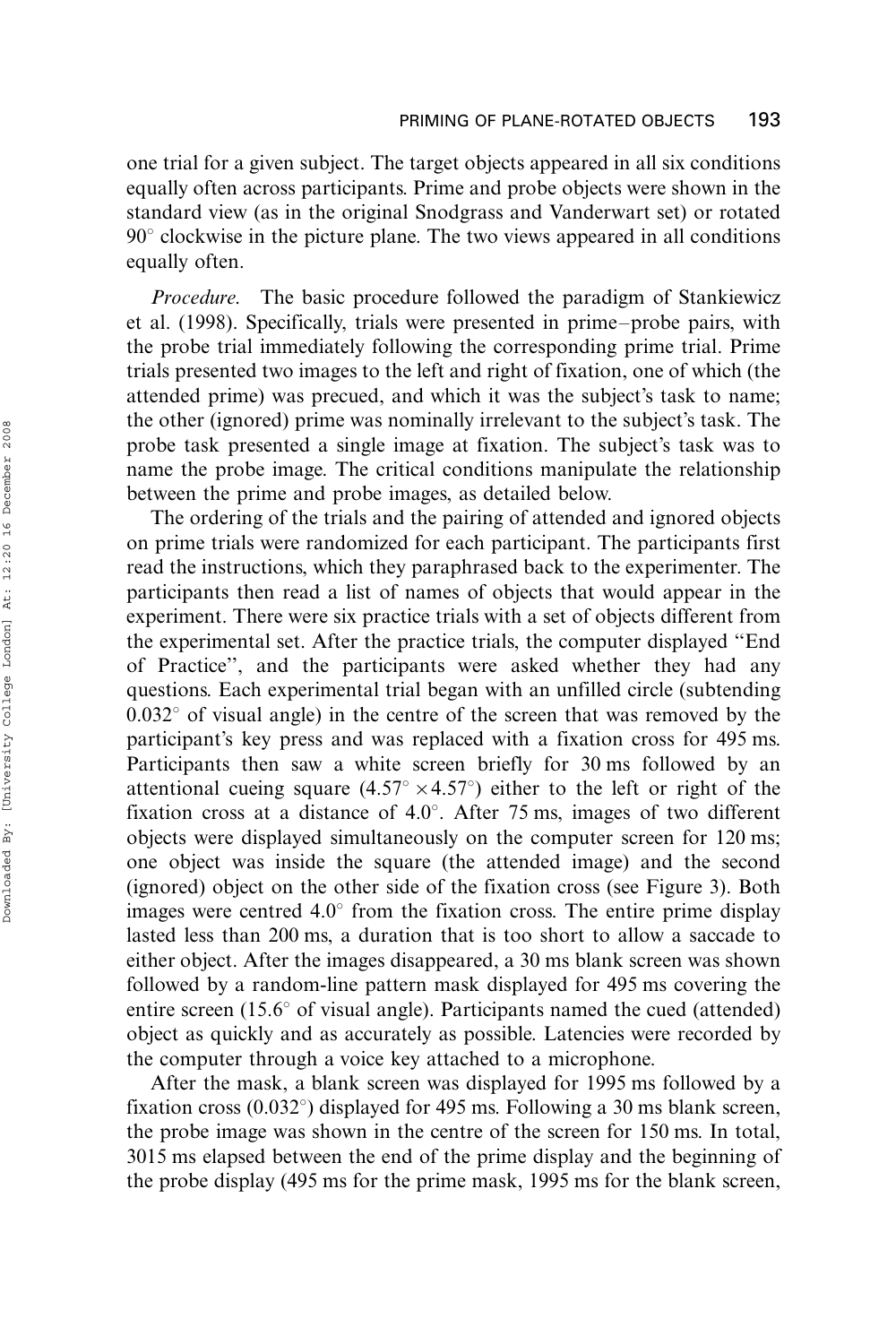

Figure 3. Sequence of displays in Experiment 2.

495 ms for the probe fixation dot, and 30 ms blank). Following the probe display, a single pattern mask  $(4.57^{\circ})$  was shown in the centre of the screen for 495 ms. The probe object was the attended object (attended conditions), the ignored object (ignored conditions), or a third object not seen previously in the experiment (unprimed baseline condition). In the attended and ignored conditions, half the probes were the same view of the target and half the rotated view. Again the participant's task was to name the probe as quickly and as accurately as possible. Naming was followed by a display of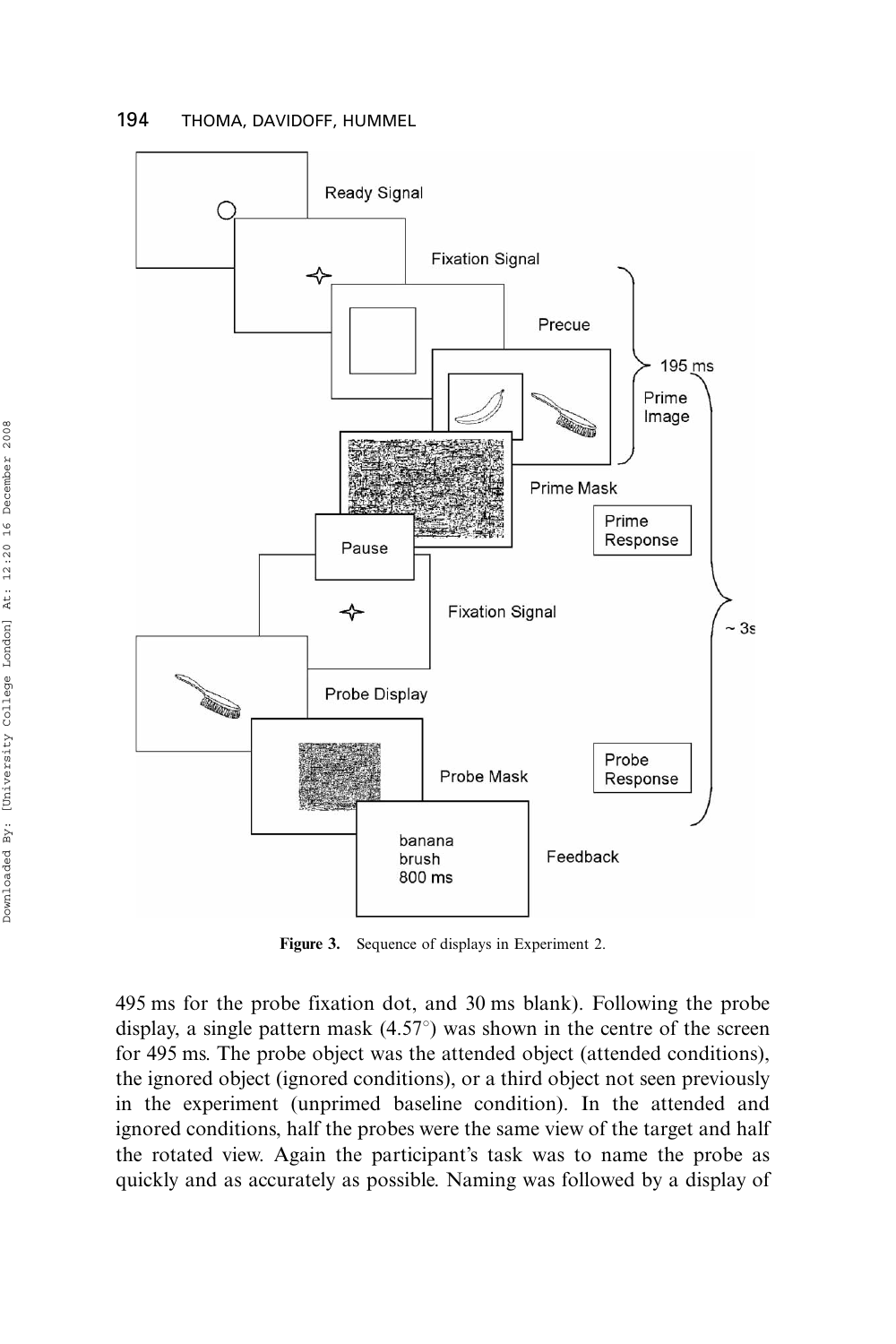the names of the attended prime and the probe along with the probe response time. At the end of each trial, the experimenter recorded the participant's accuracy on the prime and probe displays, and all voice key errors. The participant then could initiate the next trial with a key press.

### Results

Trials on which either the prime or probe responses were incorrect were excluded from the analysis (13.1%) as were voice key errors and response times above 3000 ms (5.0%). The mean response time for the standard view was 846.3 ms ( $SE$  39.5) and 805.5 ms ( $SE$  24.95) for the rotated view, a nonsignificant difference,  $t(1, 29) = 1.12$ ,  $p > 0.05$ . The mean error rates for the standard view was  $13.3\%$  (*SE* 3.3) and  $14.1\%$  (*SE* 3.0) for the rotated view. For all conditions, priming was calculated as the difference between each participant's mean latency in the unprimed (baseline) condition and the participant's mean latency in each of the other probe conditions (see Figure 4 and Table 2). A 2 (attention: Attended vs. ignored)  $\times$  2 (rotation: Same view vs. rotated view) within-subjects ANOVA was performed on priming latencies. The analysis revealed a reliable main effect of attention,  $F(1, 29) = 10.87$ ,  $MSE = 34522$ ,  $p < .01$ , and a main effect of rotation,  $F(1, 29) = 14.79$ ,  $MSE = 7692$ ,  $p < .001$ . The interaction between attention



Figure 4. Priming means in response times and standard errors for base objects in Experiment 2 as a function of whether the object was attended or ignored in the prime display prior to the probe and whether the probe objects were presented in the same orientation as the prime image or rotated in the picture plane  $(n=30)$ .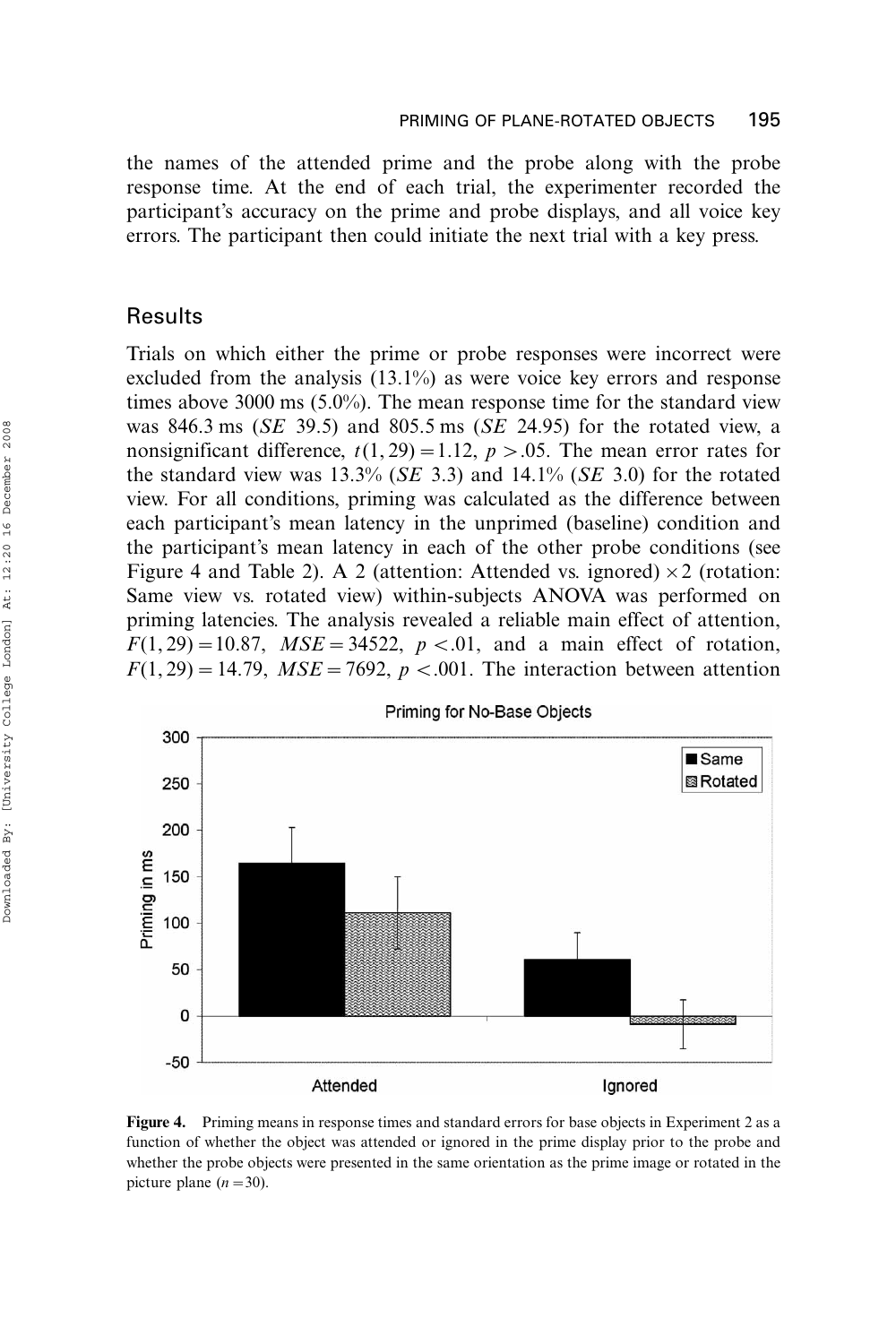| Variable   | <b>Attended</b> |         |      | <i>Ignored</i> | <b>Unprimed</b> |         |
|------------|-----------------|---------|------|----------------|-----------------|---------|
|            | Same            | Rotated | Same | Rotated        | Same            | Rotated |
| RT         | 655             | 708     | 758  | 828            | 814             | 823     |
| <b>SE</b>  | 28              | 29      | 21   | 25             | 36              | 34      |
| $%$ errors |                 | 3       | 4    |                | 5               | 3       |

TABLE 2 Mean response times (RT, in milliseconds), standard errors, and percentage errors for probe objects Experiment 2

and rotation was not reliable,  $F(1, 29) < 1$ . A Friedman ANOVA on all errors revealed no significant differences in the four priming conditions,  $\chi^2(3)$  = 1.99,  $p > .57$ . An additional ANOVA was run with target items as random variable to examine item effects. Again, there was a reliable main effect of attention,  $F(1, 23) = 18.64$ ,  $MSE = 16,964$ ,  $p < .01$ , and a main effect of rotation,  $F(1, 23) = 5.12$ ,  $MSE = 15,372$ ,  $p < .05$ , but no reliable interaction,  $F(1, 23)$  < 1.

Matched pairs *t*-tests revealed priming reliably greater than zero in the attended-same,  $t(29) = 4.27$ ,  $p < .001$ ; attended-rotated condition,  $t(29) =$ 2.85,  $p < .01$ ; and ignored-same conditions,  $t(29) = 2.12$ ,  $p < .05$ ; but not in the ignored-rotated condition,  $t(29) < 1$ ,  $p > .05$  (see Figure 4). Thus, attended images in the prime display primed the probe image in both the whole and the rotated view but ignored images primed the probe object only when it was presented in the same view.

# **Discussion**

The pattern of priming effects observed in Experiment 2 clearly replicated the findings of Stankiewicz et al. (1998) and Thoma et al. (2004). This outcome was not entirely predicted. As predicted, attended images primed both themselves and their plane-rotated image, whereas ignored images only primed themselves and not a plane-rotated version. Thus, the general notion of a hybrid model consisting of a holistic and analytic representation is supported by the fact that attended objects primed themselves in both the same view and the rotated view, whereas ignored objects only primed themselves in the same view (Hummel, 2001). However, unlike predicted from the model, the priming advantage for same views over rotated views was the same in both attended and ignored conditions. That is, as in the case for left-right reflections (Stankiewicz et al., 1998) and configural distortions (Thoma et al., 2004), the effects of attention and rotation were strictly additive. Moreover, as would be expected from ''ideal'' data, these previous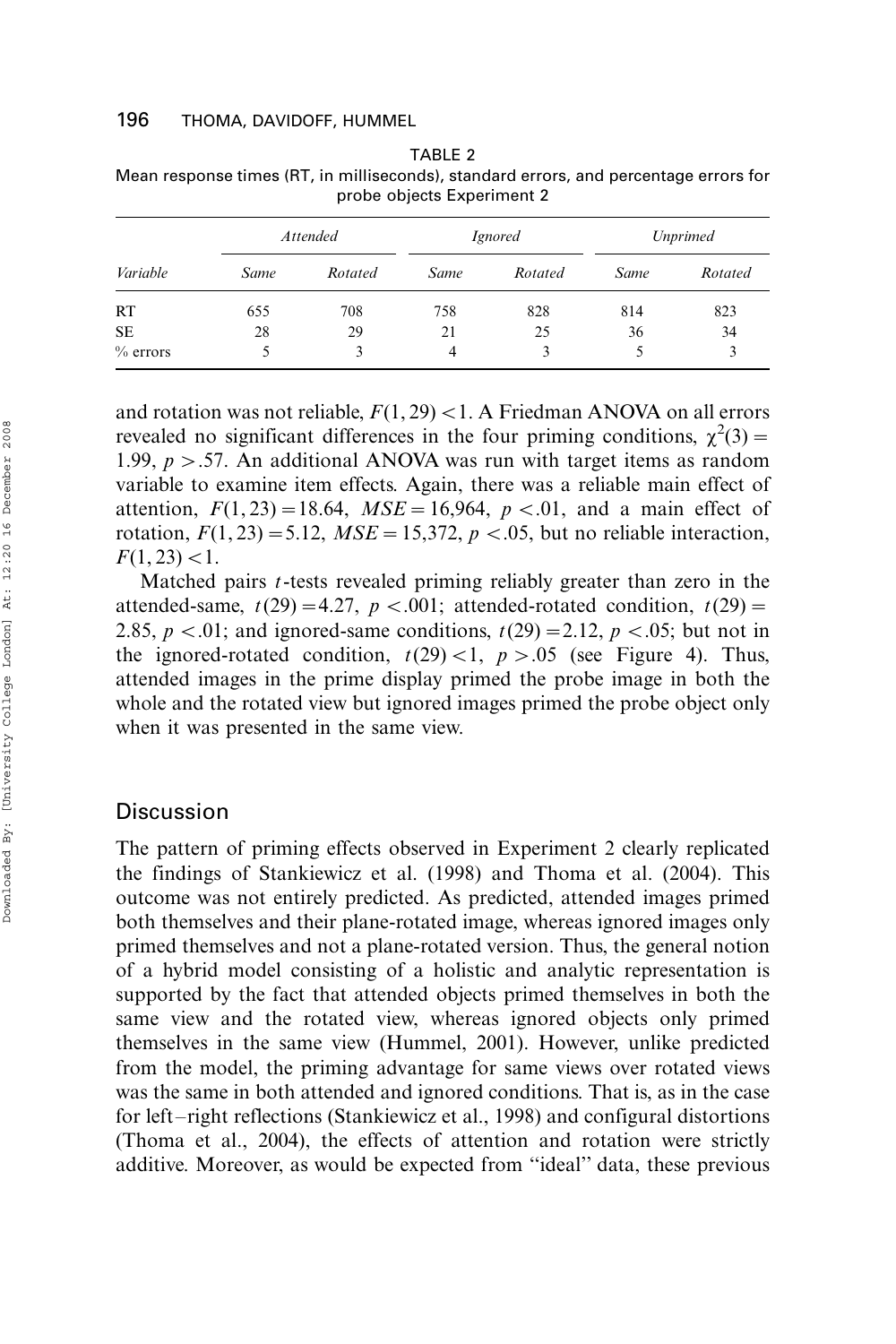studies and Experiment 2 obtained the same priming advantage of  $\sim$  50 ms for ignored and attended conditions when holistic properties remained unchanged between prime and probe display. Thus, in terms of the hybrid model, this additive relationship suggests that the analytic representation is fully invariant with picture-plane rotations because the observed priming difference  $({\sim}50 \text{ ms})$  between rotation conditions (attended or not) is attributed to the holistic representation. By contrast, the hybrid model, in its current state, predicts nonadditivity; greater priming costs for rotation in the attended condition than for ignored conditions because in addition to affecting the holistic component plane rotations should also change spatial relations in the analytic representation.

In considering priming for ''attended'' (cued) objects, we note that in the present experiments, recognition and naming were confounded in the attended conditions. Thus, not all the priming in the attended condition is visual but this cannot be an explanation for the effects in our data. The priming observed will contain a semantic or name prime component, as well as a component for visual priming but it is likely that the visual priming component is the larger (Bruce, Carson, Burton, & Ellis, 2000). Previous studies (Stankiewicz et al., 1998; Thoma et al., 2004) estimated visual priming by substituting the image in the identical conditions with a different object that had the same basic-level name (e.g., a grand piano instead of an upright piano). These ''same-name-different-exemplars'' produced no priming in the ignored condition, and significantly less priming than reflected (Stankiewicz et al., 1998) or split (Thoma et al., 2004) images in the attended-changed conditions. In both studies, subtraction produced a conservative estimate of about 80 ms of purely visual priming in the analytic representation. It is, therefore, reasonable to assume that the priming found in the attended conditions in Experiment 2 (using an almost identical paradigm and similar stimuli) also contained a significant and large visual component (see also Biederman & Cooper, 1991, 1992).

The present experiment was the first to test the model with stimuli that should show nonadditivity because of additional processing costs for attended rotated objects. Yet, the additive effects remain. It seems that models of object recognition like RBC (Biederman, 1987) and JIM (e.g., JIM.3; Hummel, 2001) underestimate the view invariance of the visual representation of shape. Nevertheless, while the additive effects of viewpoint and attention were not predicted by the hybrid model they would not have been predicted by any other current model either. We return later in the General Discussion to how the hybrid model might deal with the results from the attended condition. For now we consider how the results of the ignored conditions of Experiment 2 affect models of object recognition.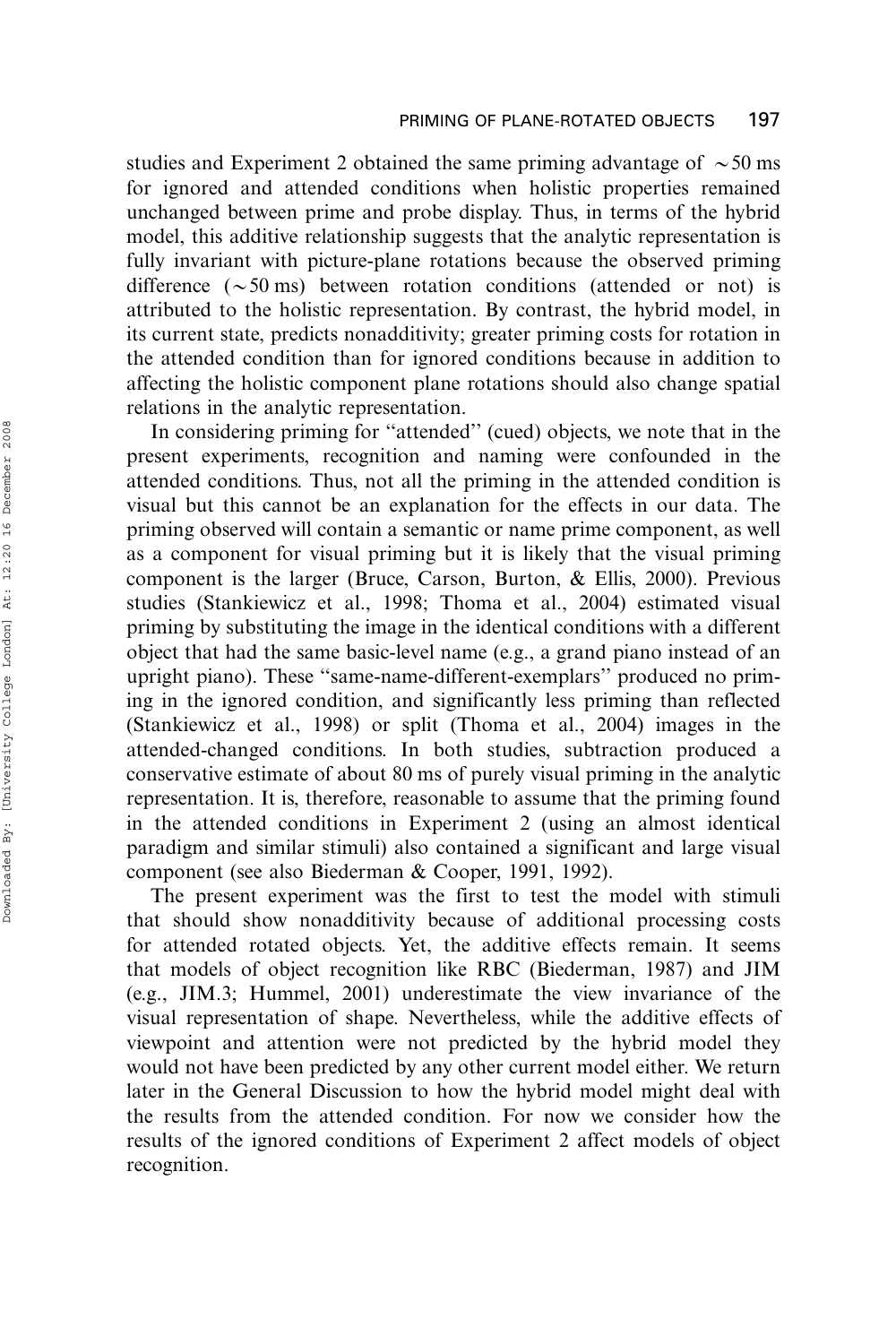In contrast to the hybrid theory, geon theory (Biederman, 1987) would not predict view-dependent priming in the ignored conditions, as binding of parts should require attention (Hummel & Biederman, 1992). Similarly, multiple view accounts do not predict differences in priming between ignored conditions because in these models there is no explicit role for attention in shape representation. However, one multiple view account that does incorporate attention is the model of Olshausen et al. (1993) in which attention serves a gating function in early visual processing.

According to Olshausen et al. (1993), the outputs of retinotopic visual neurons (as found in V1 and V2) are mapped under attention to neurons whose receptive fields are invariant with translation and scale (and possibly other variations in viewpoint) in higher visual areas such as inferotemporal cortex (IT). Ignored information is either not mapped from V1 to IT or, if it is mapped, then it is sensitive to metric variations such as translation, scaling and rotation (see Olshausen et al., 1993). This model either predicts no priming at all for ignored objects (because such objects are not recognized) or, if priming in the ignored condition is assumed to reside in early visual representations (e.g., V1 or V2), then priming for ignored identical images only. Thus, a possible alternative explanation for the results of ignored stimuli in Experiment 2 is that the difference in priming effects between objects in the same view and a rotated view are due to the matching of simple features or global shape properties on a lower level of visual processing rather than the involvement of higher visual representations. The priming pattern in Experiment 2 could emerge simply because same views prime themselves always more than different views. Experiment 3 seeks to rule out such low level activation as the cause of view-dependent priming in the ignored conditions by testing whether images in unfamiliar (rotated) views prime themselves when ignored.

Experiment 3 served as an additional test of the hypothesis that activation in early visual representations is responsible for the observed view-dependent priming in the ignored conditions. It does so by investigating whether images in unfamiliar (rotated) views prime themselves when ignored: To the extent that priming in the ignored condition reflects activation in early visual representations, ignored base objects in unusual orientations should visually prime themselves since they activate the same early visual representations. But to the extent that the observed priming in the ignored condition reflects priming in the mapping from the representation of shape to object models in LTM, as we assume it does, then ignored images depicting base objects in off-upright orientations should not even prime themselves.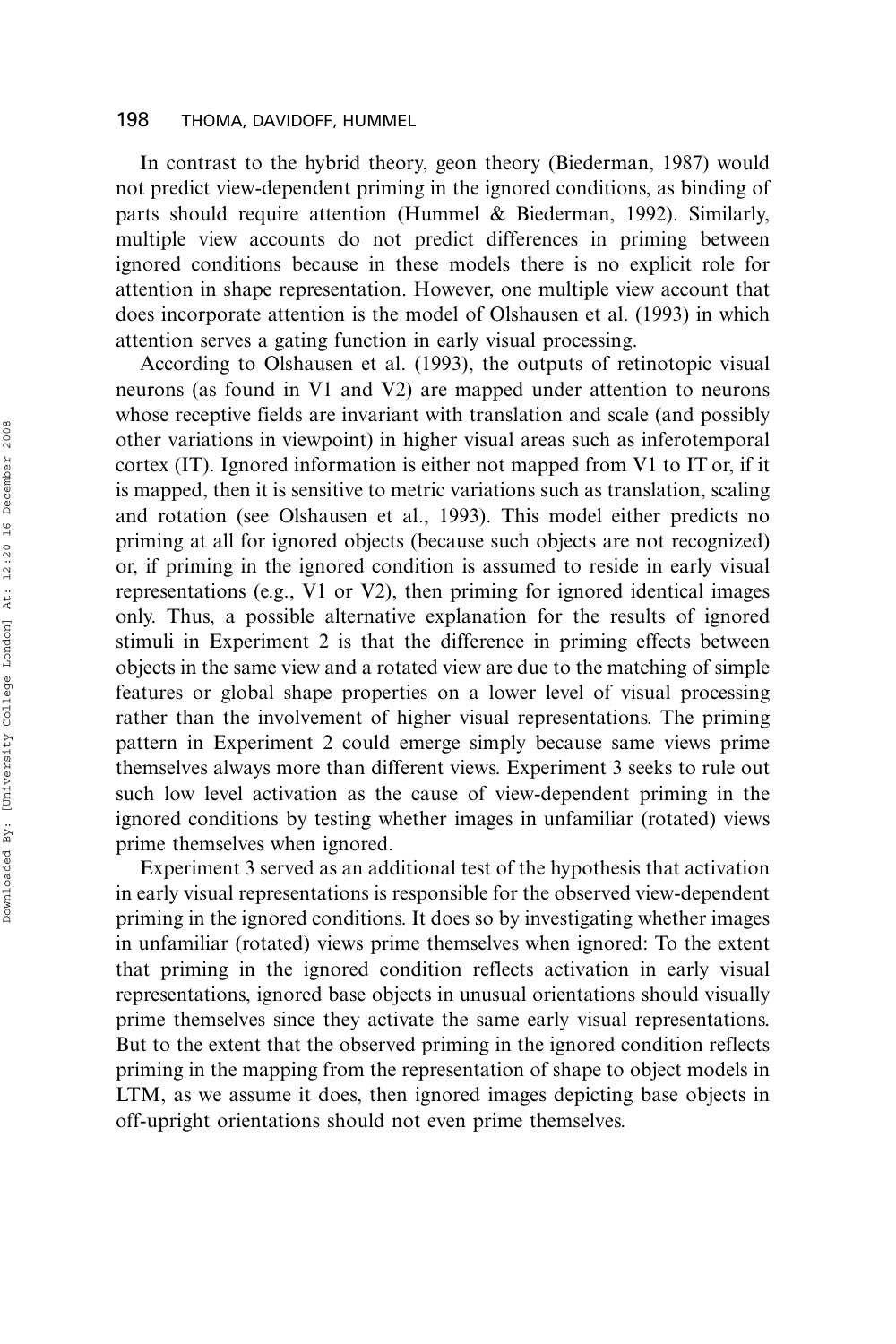# EXPERIMENT 3: PRIMING FOR IDENTICAL UPRIGHT OR ROTATED IMAGES AND ATTENTION

The goal of this experiment was to establish whether the pattern of priming observed in the ignored condition of Experiment 2 was due to activation of identical view-dependent object representations or to simple facilitation due to extraction of identical low level features. The pattern of priming in Experiment 2 was predicted by the hybrid account that the visual system generates holistic representations of ignored images and analytic representations of attended images (Hummel, 2001; Hummel & Stankiewicz, 1996). However, an alternative interpretation of these results is that the observed priming resides in early visual representations (i.e., rather than in the representations responsible for object recognition, as assumed by the hybrid model), and that identical images simply prime one another more than nonidentical images, and attended images prime one another more than unattended images. If this alternative explanation is correct, then the advantage for identical images over nonidentical images and the advantage for attended images over unattended images could produce the additive priming effects observed in Experiment 2. This interpretation is challenged by the results of Stankiewicz and Hummel (2002), who showed that priming for ignored images is invariant with translation and scale—and thus cannot be explained by an ''early'' locus of priming. However, the results from Experiment 1 allow us to test the different accounts directly with plane rotated objects.

On the low level matching account, it should follow that any view of an object primes its identical self but not a changed view (of the same object). Priming would be solely dependent on the view. A different prediction would follow from the hybrid model of object recognition. On that model, it is only familiar views of objects that cause priming in the ignored condition as long as there is no view change that alters the holistic properties of an object (Stankiewicz & Hummel, 2002). Priming in the ignored condition reflects the activation of holistic representations in LTM, but these exist only for familiar views (Hummel, 2001). Therefore, identical unfamiliar views would not show priming from ignored images. Plane-rotated views of base objects constitute such unfamiliar views.

Experiment 3 used only objects with a definite base because they presumably have only one familiar view (i.e., the upright) stored in LTM; no-base objects do not have unfamiliar views. In Experiment 3, for prime probe pairs both the relevant prime objects (attended or ignored) and the corresponding probe images were shown in the same orientation—both appeared in either an upright (familiar) or rotated (unfamiliar) view. The particular interest is in the ignored trials. If ignored images make contact with stored representations in object memory, then objects that have a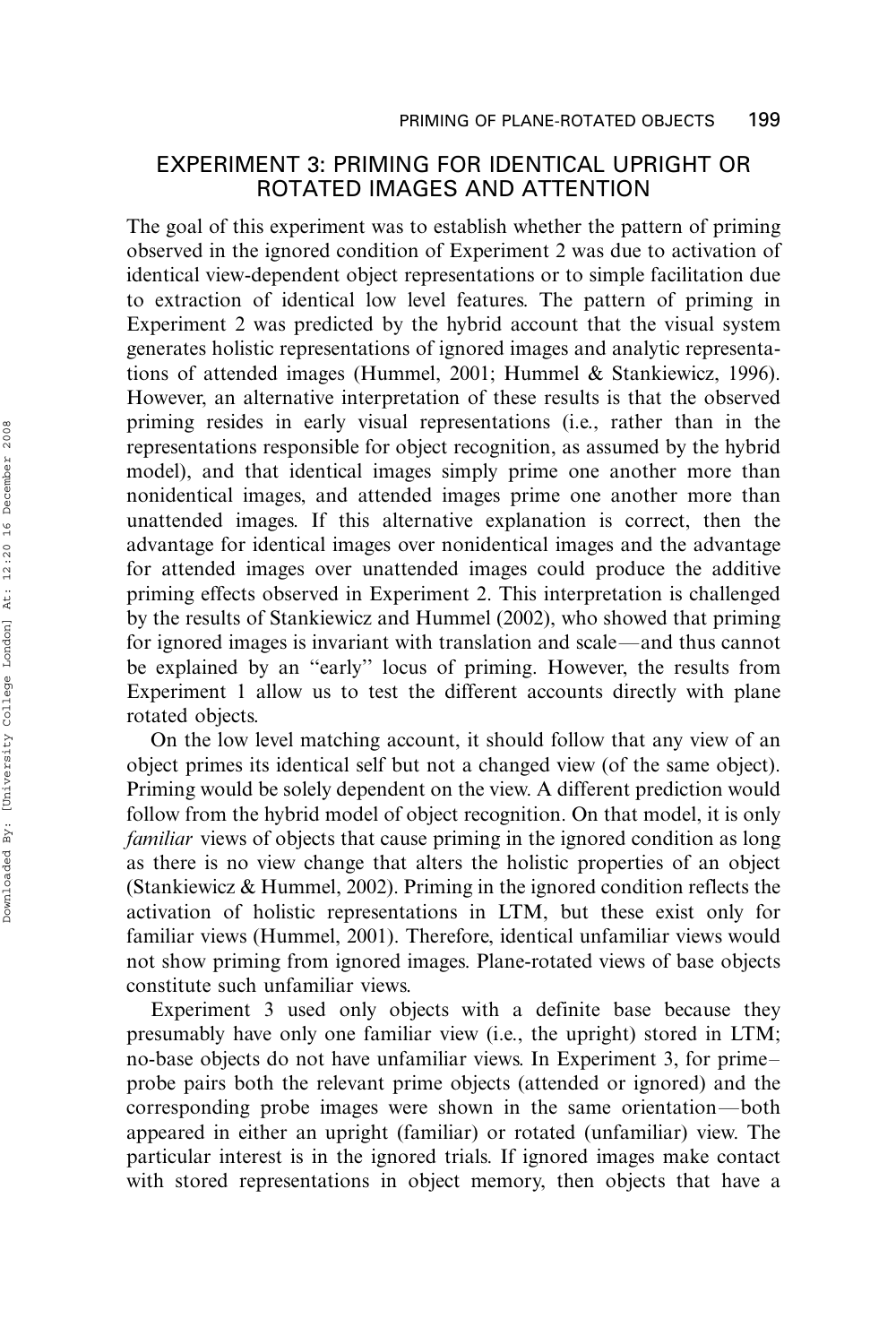definite base and are seen almost exclusively in an upright position should exhibit no priming when both prime and probe are shown in a rotated view. At the same time, they should exhibit priming when both prime and probe are presented in the identical upright (familiar) view. If, however, the priming observed for ignored objects is due to simple low level priming, then even unfamiliar (rotated) views of base objects should prime themselves.

# Method

Participants. Thirty native English speakers with normal or correctedto-normal vision participated for credit in introductory psychology courses at Goldsmiths College University of London.

Materials. The materials consisted of objects taken from Snodgrass and Vanderwart (1980). There were 36 objects with a definite base that were used as probes, and 48 filler objects that were never used as probes (see Appendix).

Procedure. The basic procedure was similar to that of Experiment 2 with the following two differences. First, only base objects were used as probes; second, corresponding prime and probe images (ignored-repeated or attended-repeated) were always shown in the same orientation in a single trial—either rotated in the picture plane  $(90^\circ)$  or upright. Attended or ignored prime objects that were not probed could appear in either an upright or rotated view.

# Results

Trials on which either the prime or probe responses were incorrect (8.7%) were excluded from the analysis of latencies, as were voice key errors (3.3%) elicited by the subject. The mean response time for the standard view was 787.3 ms (SE 31.2) and 805.6 ms (SE 19.8) for the rotated view. This difference was not statistically reliable,  $t(1, 29)$  < 1. However, the mean error rate for the upright view was  $4.4\%$  (*SE* 1.5) and  $13.8\%$  (*SE* 2.5) for the rotated view, a significant difference,  $t(29) = 3.32$ ,  $p < .01$ . The data were treated as in Experiment 2, however, different baselines were used to calculate priming RTs: Unprimed-rotated conditions formed the baseline for attended-rotated and ignored-rotated conditions, whereas unprimedupright conditions were used to calculate priming for attended-upright and ignored-upright conditions. The priming RT were analysed in a 2 (attention: Attended vs. ignored)  $\times$  2 (rotation: Same view vs. rotated view) within-subjects ANOVA for latencies (see Figure 5 and Table 3). The analysis revealed a reliable main effect of attention,  $F(1, 29) = 123.40$ ,  $MSE = 7152.16, p < .001$ , but no main effect of rotation,  $F(1, 29) = 1.70$ ,  $MSE = 21,607.37, p > .05.$  The interaction between attention and rotation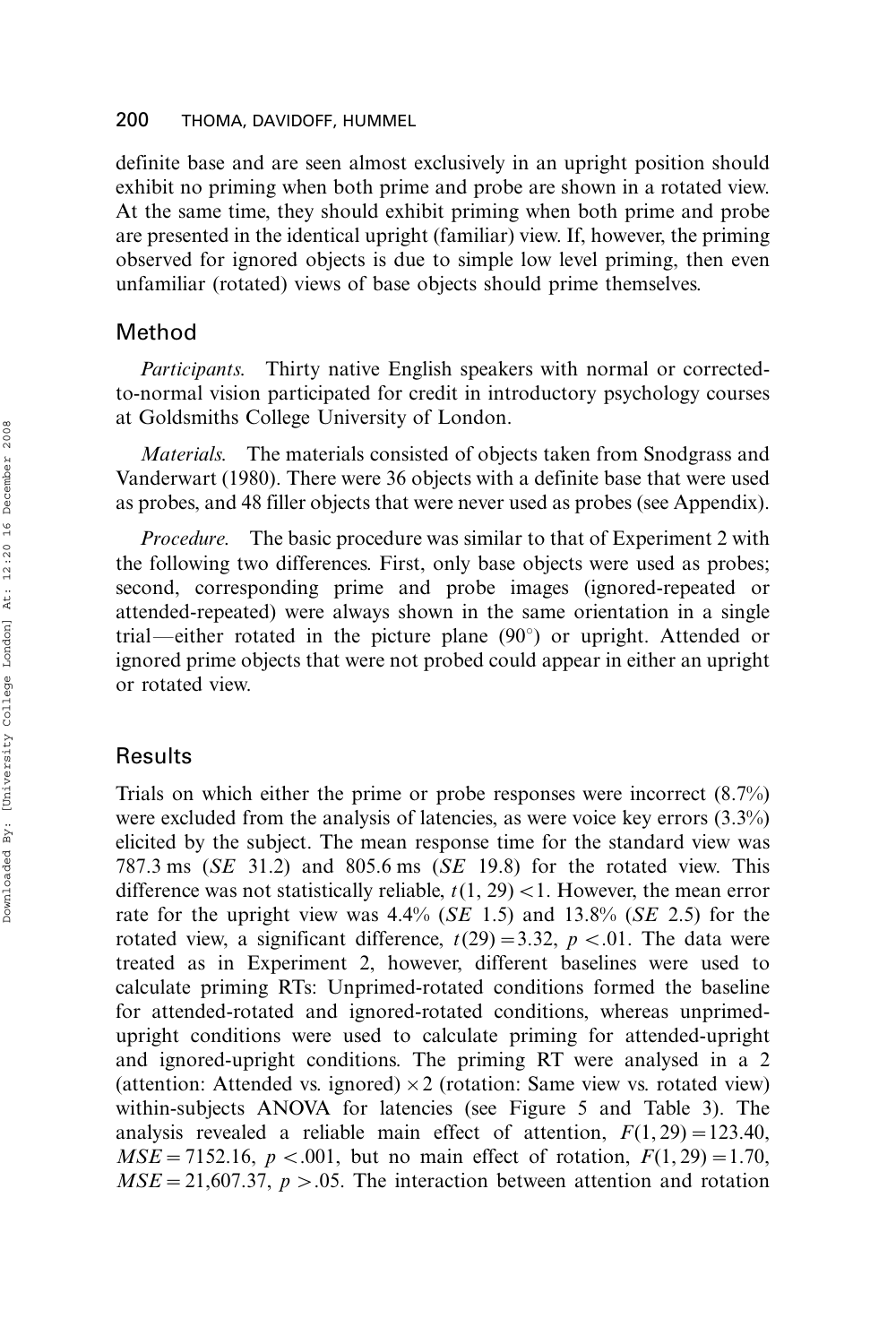

Figure 5. Priming means in response times and standard errors for base objects in Experiment 3 as a function of whether the object was attended or ignored in the prime display prior to the probe and whether the prime and the probe objects were presented in the upright orientation or rotated in the picture plane  $(n=30)$ .

was reliable,  $F(1, 29) = 7.64$ ,  $MSE = 4637.15$ ,  $p < .05$ . The difference between the attended-same and attended-rotated conditions was not reliable,  $t(29)$  < 1, whereas the difference between the ignored-same and ignoredrotated conditions was reliable,  $t(29) = 2.27$ ,  $p < .05$ . Thus, there was no difference in priming between attended conditions, but a significant difference in priming latencies between ignored-familiar and ignoredunfamiliar conditions. An additional ANOVA was run with target items as random variable to examine item effects. Again, there was a reliable main effect of attention,  $F(1, 29) = 100.75$ ,  $MSE = 8641$ ,  $p < .001$ , no main effect of rotation,  $F(1, 29) = 1.37$ ,  $MSE = 34,227$ ,  $p > .05$ , and a reliable interaction effect,  $F(1, 29) = 11.59$ ,  $MSE = 3958$ ,  $p < .01$ .

TABLE 3 Mean response times (RT, in milliseconds), standard errors, and percentage errors forprobe objects Experiment 3

| Variable   | <b>Attended</b> |         |      | <i>Ignored</i> | <b>Unprimed</b> |         |
|------------|-----------------|---------|------|----------------|-----------------|---------|
|            | Same            | Rotated | Same | Rotated        | Same            | Rotated |
| <b>RT</b>  | 584             | 603     | 722  | 809            | 787             | 805     |
| <b>SE</b>  | 13              | 17      | 19   | 21             | 31              | 20      |
| $%$ errors |                 | 3       | 3    |                |                 | 7       |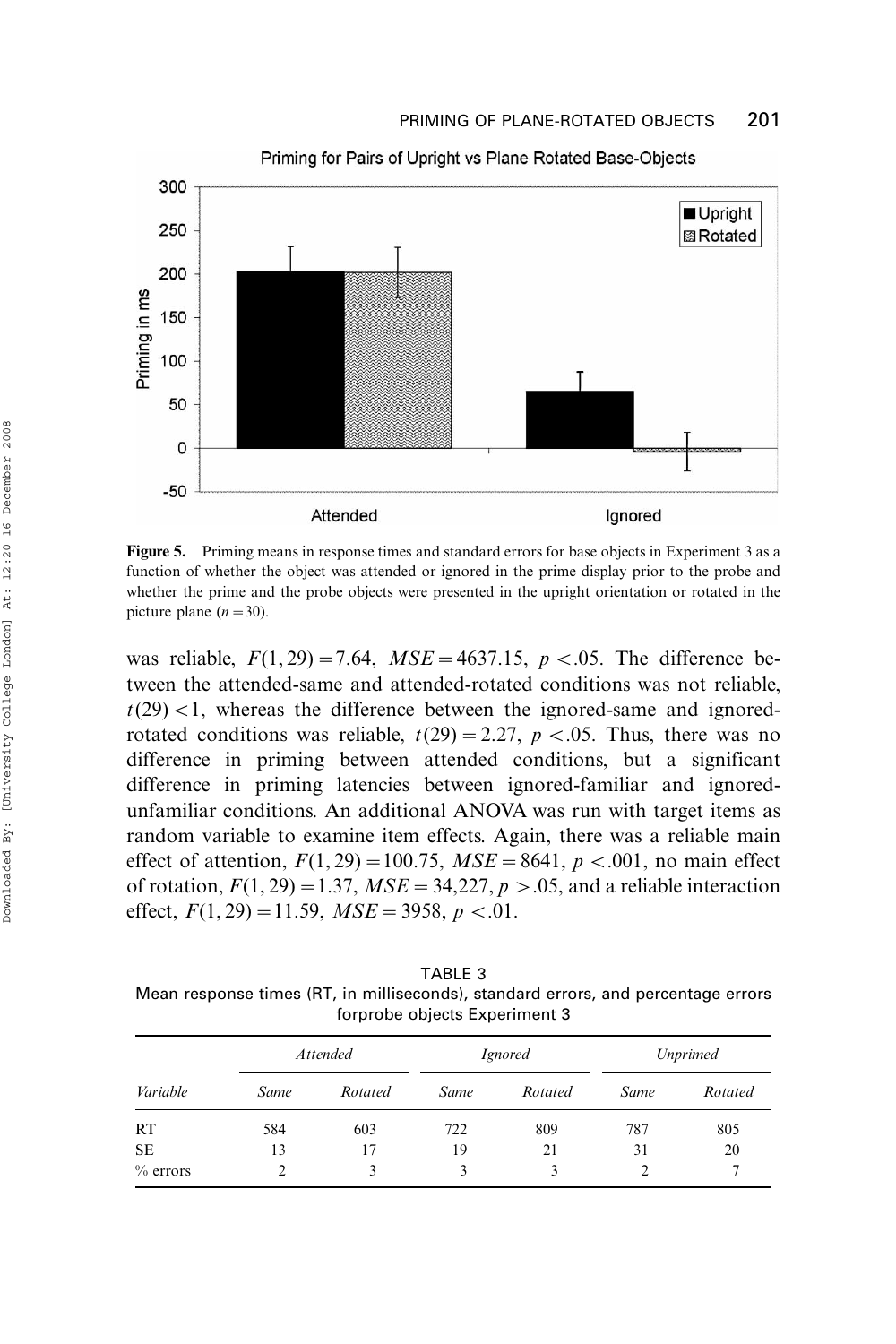Errors were unevenly distributed and occurred mainly in the attended rotation condition. A Friedman analysis of ranks gave  $\chi^2(3) = 20.45$ ,  $p < .001$ . Wilcoxon tests revealed more errors in the attended rotated condition than all other conditions (all  $ps < .01$ ) but none of the other comparisons showed significant differences (all  $ps > .4$ ).

Matched pairs t-tests were conducted on each priming condition to determine savings in response time when naming the probe (i.e., relative to unprimed probes). Priming was reliably greater than zero in the attendedupright,  $t(29) = 6.92$ ,  $p < .001$ ; attended-rotated,  $t(29) = 9.04$ ,  $p < .001$ ; and ignored-upright conditions,  $t(29) = 2.26$ ,  $p < .05$ ; but not in the ignoredrotated condition,  $t(29)$  < 1. Attended images in the prime display primed themselves regardless of whether they were upright or rotated, but ignored images primed themselves only when they were upright (see Figure 5).

In Experiment 3, different baselines were required (unprimed-upright vs. unprimed-rotated) to calculate priming because better performance was expected for upright images than for rotated images. In the previous experiment, only a single baseline was required because of equal performance across views of no-base objects. To more clearly compare the priming pattern with Experiment 2, an additional ANOVA was run over priming data obtained by pooling baselines (i.e., priming was established from the mean of unprimed-upright and unprimed-rotated condition). There were reliable main effects of attention,  $F(1, 29) = 123.39$ ,  $MSE = 7152.16$ , p <.001, and rotation,  $F(1, 29) = 28.45$ ,  $MSE = 2992.58$ ,  $p < .001$ , and the interaction between attention and rotation was reliable,  $F(1, 29) = 7.64$ ,  $MSE =$ 4637.15,  $p < 0.01$ . There was no difference in mean priming RT between attended images in the same and the rotated condition,  $t(29)$  < 1, but the difference between ignored images was reliable,  $t(29) = 4.45$ ,  $p < .001$ . Further matched-pairs t-tests showed that priming was reliably greater than zero in the attended-same,  $t(29) = 9.91$ ,  $p < .001$ , attended-rotated,  $t(29) = 8.03, p < .001$ , and ignored-same conditions,  $t(29) = 3.59, p < .05$ , but not in the ignored-rotated condition,  $t(29) < 1$ . Thus, the important effects found in Experiment 3 were not due to the way the baseline was established. Pooling the baseline to calculate priming yielded the same priming pattern as the previous analysis with separate baselines. The only difference was that absolute priming differences between upright and rotated conditions were accentuated, hence the now significant main effect of rotation.

### **Discussion**

The critical result of Experiment 3 is the replication of the pattern of performance found with ignored images in Experiment 2. Once more, we find a significant amount of priming in one ignored condition (familiar views) and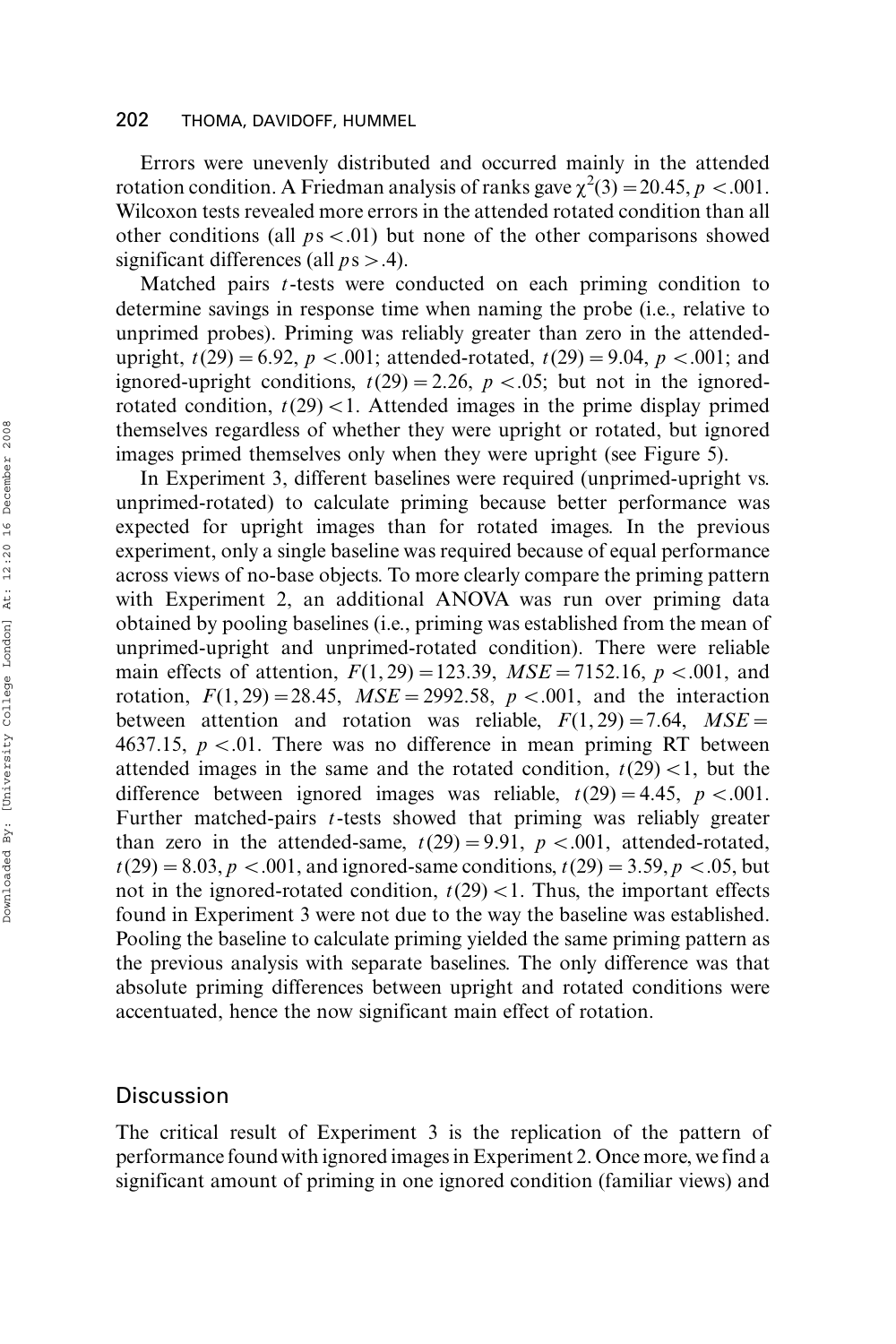no priming in the other (unfamiliar views). The lack of priming in Experiment 2 was for familiar images that were rotated between prime and probe displays. Importantly, the lack of priming in Experiment 3 was for unfamiliar views that were identical in prime and probe trials. Thus, the priming differences for ignored objects in Experiment 2—in which the orientation between prime and probe object was either the same or rotated\*cannot be attributed to a simple low level priming advantage for the unchanged condition nor can they be trivially attributed to the amount of similarity between prime and target views. The priming pattern for ignored objects observed here is perhaps the most direct evidence that ignored images prime subsequent recognition by making contact with object models in LTM. Additional evidence that only familiar (stored) holistic representations get primed in the ignored route was obtained by Thoma et al. (2004). They showed that ignored images primed themselves when they were intact, whereas ignored images that were split (with two halves moved to the contralateral side) did not prime the very same split image in the probe trial. Furthermore, in fMRI studies, Henson, Shallice, and Dolan (2000) found that repetition priming resulted in different patterns of attenuation in the right fusiform area depending on whether the repeated stimuli were familiar or unfamiliar. Together with the data from Vuilleumier et al. (2002) these imaging results would imply that the right fusiform area exhibits properties directly predicted from the holistic component of the model.

For the attended conditions in Experiment 3, we note differences to the priming effects observed by Stankiewicz et al. (1998) for same view versus mirror reflection. They reported an additive effect of attention and viewpoint in the attended condition. Here there was equivalent priming (i.e., no additivity) for attended objects in an upright view and rotated view. There are three possible explanations for these data from the attended condition, all of which derive from the fact the rotated objects are harder to recognize than upright objects. First, the parts of the rotated prime would activate the analytic components of the object representation. If the rotated images take longer to be recognized, this could allow extra analytic priming. A related second explanation is that performance for rotated images is farther from ceiling so there is more room for learning during a rotated prime trial and hence more room for improvement on a rotated probe trial. A third possibility is that by attending to and recognizing the rotated image, a holistic representation is thereby encoded. Hence, on subsequent presentation of the target, both upright and rotated images benefit equally from analytic and holistic representations. The third interpretation fits with experimental data reported elsewhere showing that previously attended rotated objects are recognized more quickly during subsequent presentation whereas formerly ignored objects do not show such an advantage of prior exposure (Murray, 1995).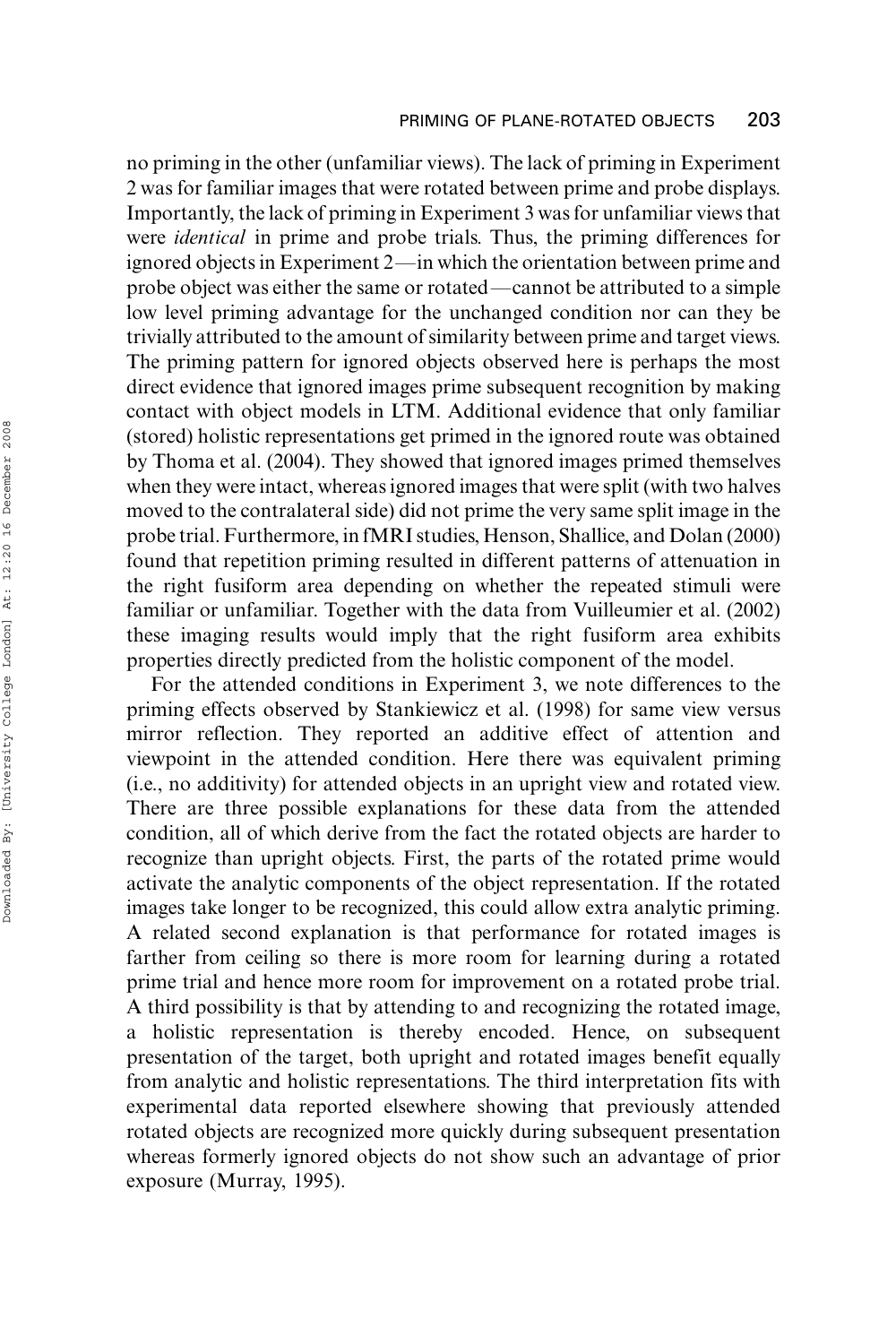Whatever the best explanation of the equal priming in the attended conditions, it in no way detracts from the more important findings for the ignored conditions. In the ignored conditions, we found no priming for unfamiliar views of objects. The lack of priming is more notable because it might be thought likely that increased baselines for rotated (unfamiliar) images ought to increase the amount of priming for rotated objects over upright images. Yet, it was only for the ignored upright images with the lower baseline for recognition, that we observed priming.

# GENERAL DISCUSSION

The present experiments showed that object recognition depends on attention and view familiarity—properties which are proposed in the hybrid model by Hummel and colleagues (Hummel, 2001; Hummel & Stankiewicz, 1996; Stankiewicz et al., 1998; Thoma et al., 2004). At the same time, some aspects of the current instantiation of the theory were falsified. In Experiment 2, ignored no-base objects only primed themselves when the prime and probe images were presented in the same orientation. This result suggests, as predicted by the hybrid model, that no-base objects are represented in LTM by multiple object models, each responsible for recognizing the object at a particular orientation in the picture plane, but all making contact with the same object concept. By contrast, in Experiment 3, ignored base objects in unfamiliar views did not prime themselves at all, even in the identical view. This result suggests that the object model for a base object is specific to a particular (upright) picture-plane orientation, and that priming in the ignored condition reflects a holistic representation of the object's shape making contact with that object model. More generally, the lack of transfer of priming between different orientations in the ignored conditions of Experiments 2 and the absence of priming between identical noncanonical views in Experiment 3 are consistent with the hypothesis that ignored images are recognized on the basis of view-specific holistic representations of shape.

By contrast, the attended condition of Experiment 2 revealed robust transfer of priming across changes in picture-plane orientation—indeed, it revealed greater transfer than predicted by any current models of object recognition, including the hybrid model that motivated the experiment. Although the invariance with picture-plane rotation observed in the attended condition of Experiment 2 is greater than predicted by the hybrid model in its current form, the pattern of attended priming effects is still best explained by a hybrid representation. First, many previous studies have shown the involvement of part-based (structural) representations when attending to objects (e.g., Biederman & Bar, 1999; Biederman & Cooper,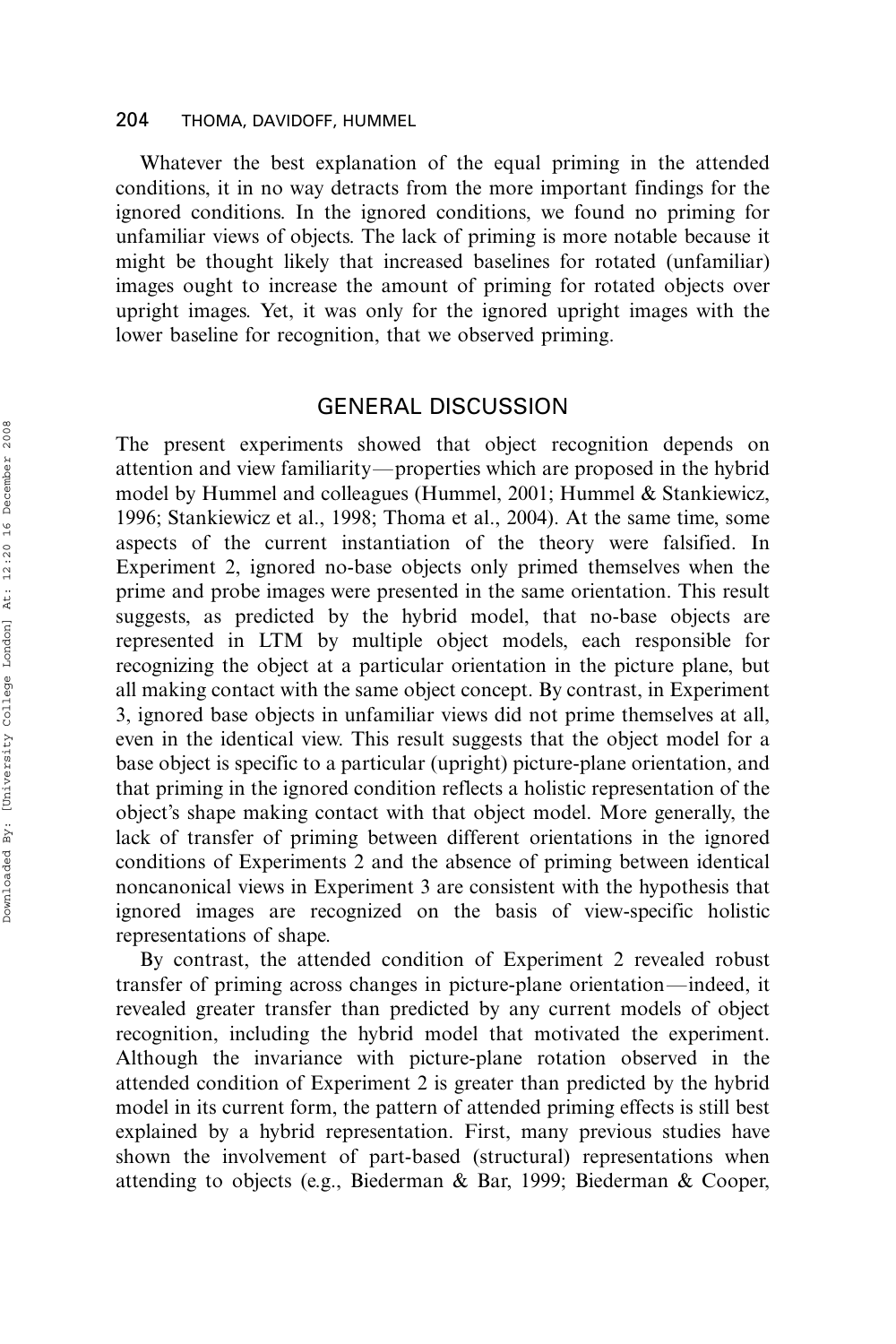1991; Foster & Gilson, 2002; Thoma et al., 2004). Second, the stark dissociation between the patterns of priming observed in the attended and ignored conditions is highly consistent with the hybrid model. Like the dissociation observed by Stankiewicz et al. (1998) using attention and mirror reflection, and the dissociation observed by Thoma et al. (2004) using attention and configural distortions, the dissociation observed here—that priming for attended images is more view invariant than priming for ignored images—demands explanation in terms of a hybrid representation of shape, in which one part of the representation (the ''analytic'' component) is robust to various image distortions but requires visual attention to generate, and another part (the ''holistic'' component) that can be generated automatically but is intolerant of image distortions (except for translation and scale changes (Stankiewicz & Hummel, 2002).

In no previous test of the hybrid model did attention interact with the other factor being manipulated; there are additive effects on visual priming for reflection or configural distortion (Stankiewicz et al., 1998; Thoma et al., 2004) or no effects for changes in translation and scale (Stankiewicz & Hummel, 2002). The present Experiment 2 was the first to test the model with stimuli that it predicts should produce an interaction with attention: The model predicts that attended images should prime more than ignored images, that identical picture-plane orientations should prime more than nonidentical orientations, and that the effects of identical vs. nonidentical orientation should be greater for attended images than ignored ones. Yet, the additive effects remain, suggesting that, counter to the predictions of the hybrid model, priming for the analytic representation may be invariant with picture-plane rotation.

An explanation for the invariance of priming with rotation may come from Stankiewicz (2002). Using a noise masking paradigm with simple onepart shapes, Stankiewicz (2002, Exp. 3) showed that the representation of object shape is independent of (i.e., invariant with) viewpoint. Stankiewicz noted that, although his result demonstrating independence of shape and viewpoint appears at first blush to be at odds with the (apparent) view sensitivity of recognition (e.g., as measured by naming RT and errors), it really is not: Even if viewpoint is represented independently of shape (i.e., that the representation of shape is itself view invariant), for many objects, viewpoint information is nonetheless diagnostic, in the sense that many objects appear in some views (e.g., upright) more than others; hence, a rational visual system would use this view information (at least when it is diagnostic). As a result, when it is diagnostic, if it is also unusual, viewpoint information is expected to impede object recognition, even though the representation of shape is, itself, view invariant. Consistent with this conjecture, objects that do not appear in prototypical views (such as knives, forks, hammers, etc., our ''no-based'' objects) do not show the typical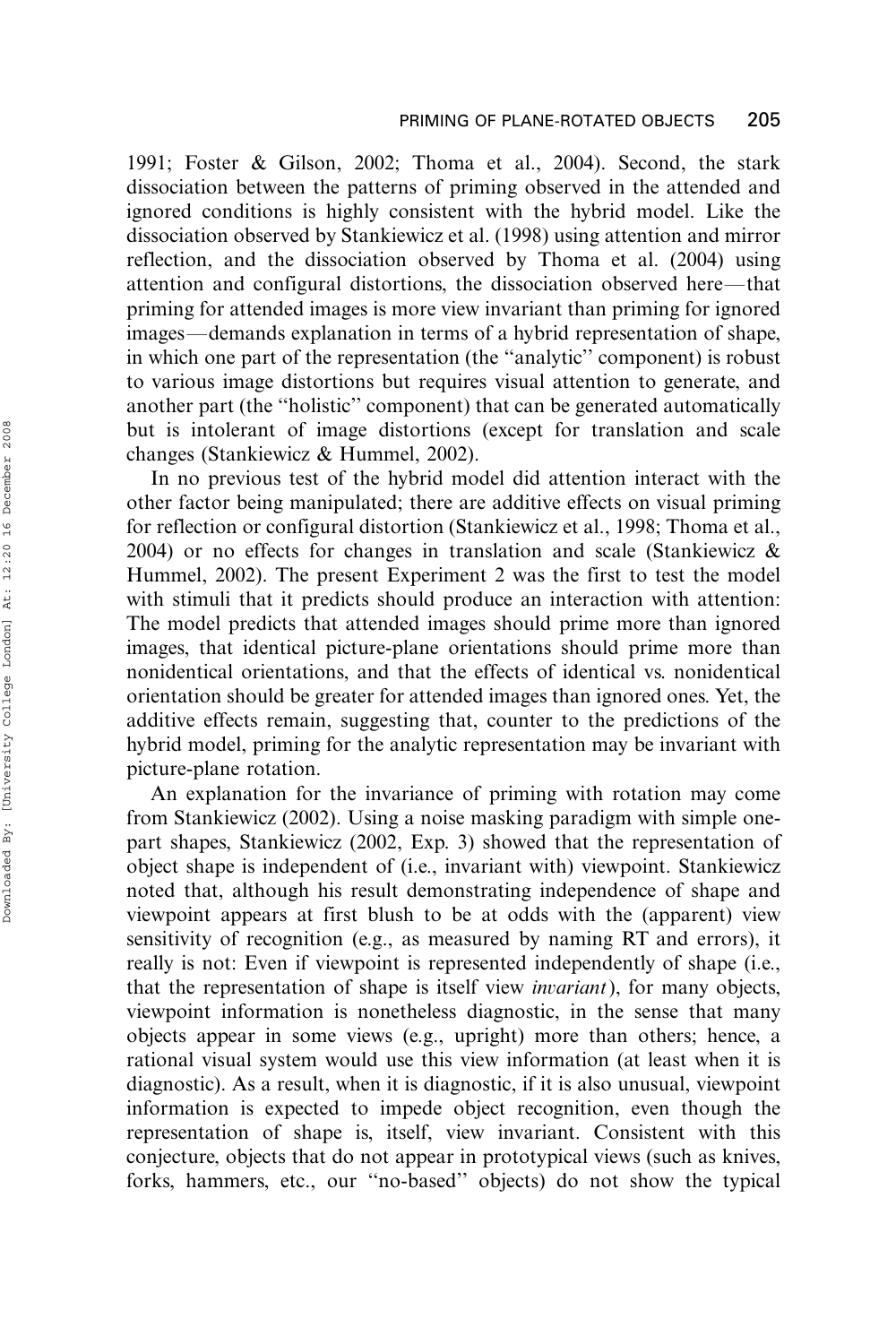''rotation function'' in object identification (Experiment 1) shown by objects that do have a canonical upright view (such as cars, houses and animals).

It seems that the object recognition system may use viewpoint when it is diagnostic (e.g., for cars) but ignore it when its not (e.g., for forks). However, this would seem to suggest a paradox: How does the visual system ''know'', before recognizing an object, whether the object is one for which viewpoint should be used or ignored? The circularity can be avoided simply by assuming, as proposed by Stankiewicz (2002), that the visual system represents view-specific information (e.g., viewer-centred spatial relations) independently of view-invariant information (e.g., various aspects of geons and perhaps various object-centred relations) and that it simply learns stronger connections from view-sensitive aspects of the representation to object models of objects that frequently appear in a canonical view (such as cars) than for object models of objects that do not appear in a canonical view (such as forks). A system that represents information independently is free to attend to (i.e., use; have strong connections from) or ignore (i.e., do not use; have weak connections from) various aspects of that information as demanded by the statistics of experience. That is, perhaps the visual system learns weaker view-sensitive connections for no-base objects precisely because the neurons representing that information are not consistently activated by no-base objects: Sometimes the tines of a fork are ''above'' the handle, sometimes ''beside'' and sometimes ''below'', so the visual system does not learn to prefer one over another. Thus, when you see a fork in some particular orientation (e.g., with the tines above the handle), that relation is activated as part of the representation of the (as yet to be recognized) object's shape, but because of its weak connections to the object model it neither helps nor hurts object identification.

Viewpoint should matter to the extent that it is regular for any given object. Each object may have its own range(s) of views over which recognition is unaffected (i.e., because all views within the range(s) are about equally likely) but have other range(s) over which it is sensitive to viewpoint). For presumably the same reason, colour has little effect on object recognition for most objects (Biederman & Ju, 1988; Ostergaard & Davidoff, 1985). Colour gets activated, but since it is not part of the object model (or is only a weak part), it has little or no effect on recognition. By contrast, for base objects, a single set of view-specific relations will tend to be systematically activated by the object and so will have strong connections to the object model. Hence, for these objects, unfamiliar view information impairs recognition. The modification to Hummel's (2001; Hummel & Stankiewicz, 1996) hybrid model necessary to account for the findings of Experiment 2 may be, to a first approximation, simple: Add to its vocabulary of relations a population of more view-invariant relations (such as connectedness and other object-centred relations). The more challenging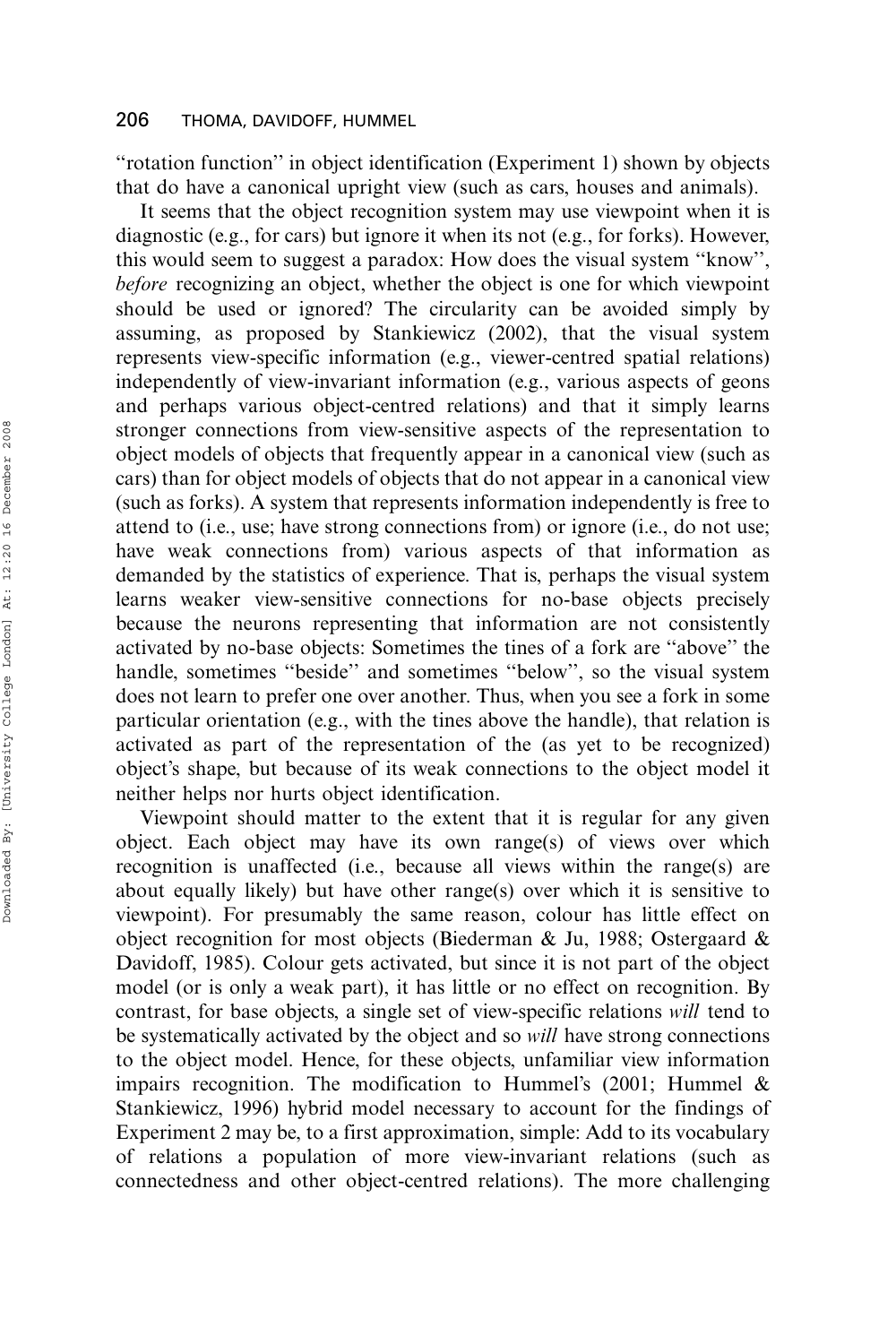part will be adding the routines, in the lower layers of the model, that compute these relations and to explain why these effects show up in firstorder measures of object identification (e.g., naming RTs and errors; exposure duration necessary for recognition, etc.) but not in second-order measures (i.e., visual priming).

In conclusion, the present study is the first that tested the hybrid model's predictions on priming for plane-rotated objects. Ignored objects prime themselves, but only when presented in a canonical view and in a strictly view-dependent manner, as predicted by the model. Attended objects, however, prime themselves in rotated views, but in a relatively viewindependent manner. The current results are in agreement with the general notion of a hybrid representation of object shape, consisting of an analytic (structural) and holistic (view-like) component. They also indicate, however, that view dependency in the analytical route is less pronounced (at least for some types of objects such as no-base objects) than previously assumed.

# **REFERENCES**

- Biederman, I. (1987). Recognition-by-components: A theory of human image understanding. Psychological Review, 94(2), 115-147.
- Biederman, I., & Bar, M. (1999). One-shot viewpoint invariance in matching novel objects. Vision Research , 39, 2885-2899.
- Biederman, I., & Cooper, E. E. (1991). Priming contour-deleted images: Evidence for intermediate representations in visual object recognition. Cognitive Psychology, 23, 393– 419.
- Biederman, I., & Cooper, E. E. (1992). Size invariance in visual object priming. Journal of Experimental Psychology: Human Perception and Performance, 18(1), 121-133.
- Biederman, I., & Gerhardstein, P. C. (1995). Viewpoint-dependent mechanisms in visual object recognition: Reply to Tarr and Bülthoff (1995). Journal of Experimental Psychology: Human Perception and Performance, 21(6), 1506-1514.
- Biederman, I., & Ju, G. (1988). Surface versus edge-based determinants of visual recognition. Cognitive Psychology, 20, 38-64.
- Bruce, V., Carson, D., Burton, M. A., & Ellis, A. W. (2000). Perceptual priming is not a necessary consequence of semantic classification of pictures. Quarterly Journal of Experimental Psychology, 53A(2), 289-323.
- Bülthoff, H. H., & Edelman, S. (1992). Psychophysical support for a 2-dimensional view interpolation theory of object recognition. Proceedings of the National Academy of Sciences of the USA, 89(1), 60-64.
- Clowes, M. B. (1967). Perception, picture processing and computers. In N. L. Collins & D. Michie (Eds.), Machine intelligence (Vol. 1, pp. 181-197). Edinburgh, UK: Oliver & Boyd.
- Cooper, E. E., Biederman, I., & Hummel, J. E. (1992). Metric invariance in object recognition: A review and further evidence. Canadian Journal of Psychology-Revue Canadienne De Psychologie, 46(2), 191-214.
- Davidoff, J., & Warrington, E. K. (1999). The bare bones of object recognition: Implications from a case of object recognition impairment. Neuropsychologia, 37(3), 279-292.
- Davidoff, J., & Warrington, E. K. (2001). A particular difficulty in discriminating between mirror images. Neuropsychologia, 39(10), 1022-1036.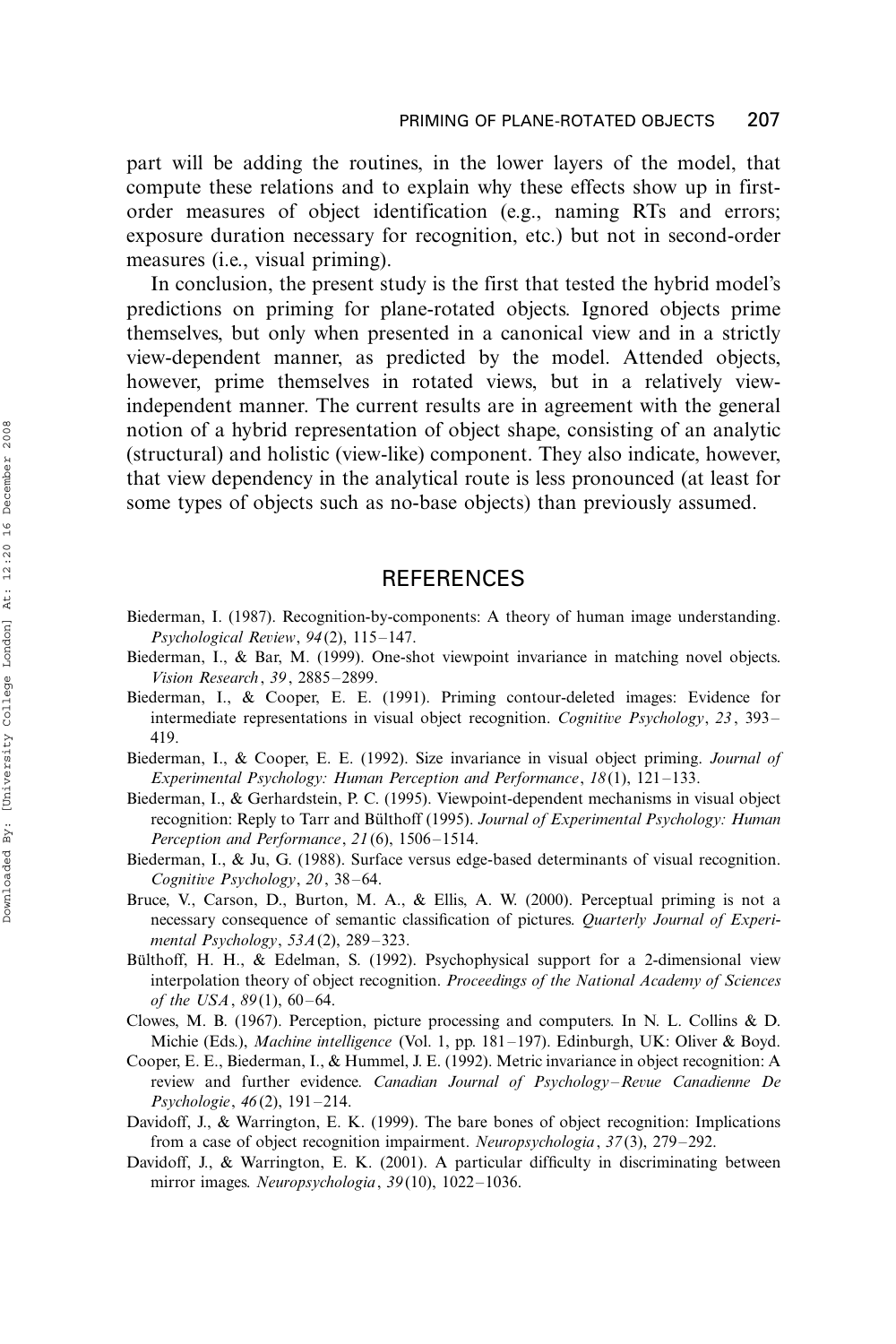- Edelman, S., & Intrator, N. (2003). Towards structural systematicity in distributed, statically bound visual representations. Cognitive Science, 27, 73-110.
- Foster, D. H., & Gilson, S. J. (2002). Recognizing novel three-dimensional objects by summing signals from parts and views. Proceedings of the Royal Society of London Series B: Biological Sciences, 269, 1939-1947.
- Hayward, W. G. (2003). After the viewpoint debate: Where next in object recognition. Trends in Cognitive Sciences, 7, 425-427.
- Henson, R., Shallice, T., & Dolan, R. (2000). Neuroimaging evidence for dissociable forms of repetition priming. Science, 287, 1269-1272.
- Hummel, J. E. (1994). Reference frames and relations in computational models of object recognition. Current Directions in Psychological Science, 3, 111-116.
- Hummel, J. E. (2000). Where view-based theories break down: The role of structure in human shape perception. In E. Dietrich & A. B. Markman (Eds.), Cognitive dynamics: Conceptual and representational change in humans and machines (pp. 157-185). Mahwah, NJ: Lawrence Erlbaum Associates, Inc.
- Hummel, J. E. (2001). Complementary solutions to the binding problem in vision: Implications for shape perception and object recognition. Visual Cognition, 8, 489-517.
- Hummel, J. E., & Biederman, I. (1992). Dynamic binding in a neural network for shaperecognition. Psychological Review, 99(3), 480-517.
- Hummel, J. E., & Stankiewicz, B. J. (1996). An architecture for rapid, hierarchical structural description. In T. Inui & J. McClelland (Eds.), Attention and performance XVI: Information integration in perception and communication (pp. 93-121). Cambridge, MA: MIT Press.
- Intraub, H. (1981). Identification and processing of briefly glimpsed visual scenes. In D. Fisher (Ed.), Eye movements: Cognition and visual perception (pp. 181-190). Hillsdale, NJ: Lawrence Erlbaum Associates, Inc.
- Jolicoeur, P. (1985). The time to name disoriented natural objects. Memory and Cognition, 13(4), 289-303.
- Lawson, R. (1999). Achieving visual object constancy across plane rotation and depth rotation. Ada Psychologica, 102(2-3), 221-245.
- Logan, G. D. (1994). Spatial attention and the apprehension of spatial relations. Journal of Experimental Psychology: Human Perception and Performance, 20(5), 1015-1036.
- Marr, D., & Nishihara, H. K. (1978). Representation and recognition of three dimensional shapes. Paper presented at the Proceedings of the Royal Society of London.
- Murray, J. E. (1995). The role of attention in the shift from orientation-dependent to orientation-invariant identification of disoriented objects. Memory and Cognition, 23(1), 49-58.
- Murray, J. E. (1997). Flipping and spinning: Spatial transformation procedures in the identification of rotated natural objects. Memory and Cognition, 25(1), 96-105.
- Olshausen, B., Anderson, C, & van Essen, D. (1993). A neurobiological model of visual attention and invariant pattern recognition based on dynamic routing of information. Journal of Neuroscience, 13(11), 4700-4719.
- Oram, M. W., & Perrett, D. I. (1992). Time course of neural responses discriminating different views of the face and head. Journal of Neurophysiology, 68(1), 70-84.
- Ostergaard, A. L., & Davidoff, J. B. (1985). Some effects of color on naming and recognition of objects. Journal of Experimental Psychology: Learning, Memory, and Cognition, 11, 579- 587.
- Palmer, S. E. (1977). Hierarchical structure in perceptual representation. Cognitive Psychology, 9 , 441-474.
- Poggio, T., & Edelman, S. (1990). A network that learns to recognize 3-dimensional objects. Nature, 343 (6255), 263-266.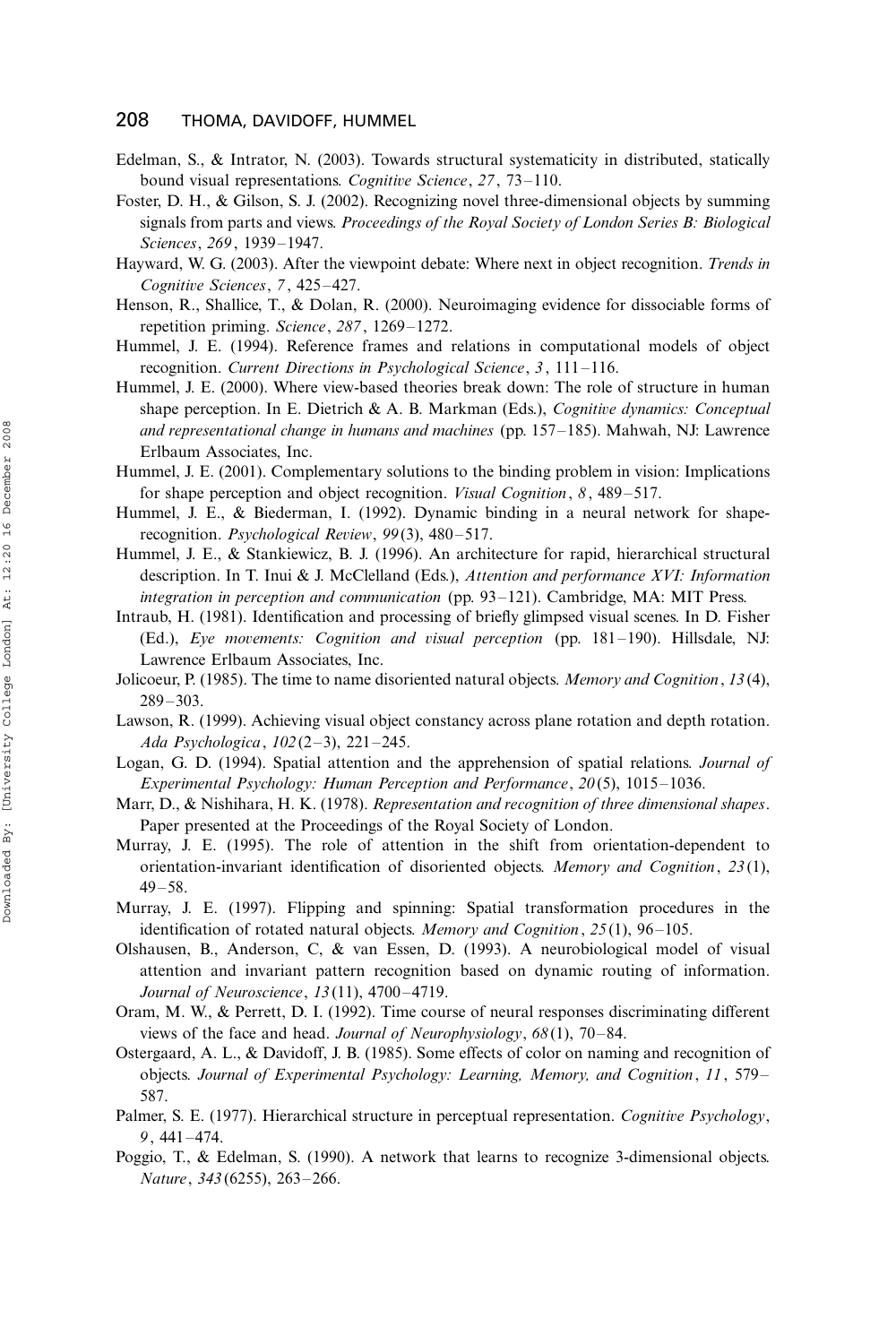- Potter, M. C. (1976). Short-term conceptual memory for pictures. Journal of Experimental Psychology: Human Learning and Memory, 2, 509-522.
- Saiki, J., & Hummel, J. E. (1998). Connectedness and the integration of parts with relations in shape perception. Journal of Experimental Psychology: Human Perception and Performance, 24, 227-251.
- Snodgrass, J. G., & Vanderwart, M. (1980). A standardized set of 260 pictures: Norms for name agreement, image agreement, familiarity, and visual complexity. Journal of Experimental Psychology: Human Learning and Memory, 6, 174-215.
- Stankiewicz, B. J. (2002). Empirical evidence for independent dimensions in the visual representation of three-dimensional shape. Journal of Experimental Psychology: Human Perception and Performance, 28(4), 913-932.
- Stankiewicz, B. J., & Hummel, J. E. (2002). Automatic priming for translation- and scaleinvariant representations of object shape. *Visual Cognition*, 9(6), 719–739.
- Stankiewicz, B. J., Hummel, J. E., & Cooper, E. E. (1998). The role of attention in priming for left-right reflections of object images: Evidence for a dual representation of object shape. Journal of Experimental Psychology: Human Perception and Performance, 24(3), 732-744.
- Sutherland, N. S. (1968). Outlines of a theory of visual pattern recognition in animals and man. Proceedings of the Royal Society of London, Series B, 171, 95-103.
- Tarr, M. J., & Bülthoff, H. H. (1995). Is human object recognition better described by geon structural descriptions or by multiple views: Comment on Biederman and Gerhardstein (1993). Journal of Experimental Psychology: Human Perception and Performance, 21(6), 1494-1505.
- Tarr, M. J., & Pinker, S. (1989). Mental rotation and orientation-dependence in shaperecognition. Cognitive Psychology, 21(2), 233-282.
- Tarr, M. J., & Pinker, S. (1990). When does human object recognition use a viewer-centered reference frame? Psychological Science, 1, 253-256.
- Thoma, V., Hummel, J. E., & Davidoff, J. (2004). Evidence for holistic representation of ignored images and analytic representation of attended images. Journal of Experimental Psychology: Human Perception and Performance, 30(2), 257-267.
- Thorpe, S., Fize, D., & Marlot, C. (1996). Speed of processing in the human visual system. Nature, 381, 520-522.
- Tipper, S. (1985). The negative priming effect: Inhibitory effects of ignored primes. Quarterly Journal of Experimental Psychology, 37A, 571-590.
- Treisman, A., & DeSchepper, B. (1996). Object tokens, attention, and visual memory. In T. Inui & J. McClelland (Eds.), Attention and performance: XVI. Information integration in perception and communication (pp. 15-46). Cambridge, MA: MIT Press.
- Vannucci, M., & Viggiano, M. P. (2000). Category effects on the processing of plane-rotated objects. Perception, 29(3), 287-302.
- Verfaillie, K., & Boutsen, L. (1995). A corpus of 714 full-color images of depth-rotated objects. Perception and Psychophysics, 57(1), 925-961.
- Vuilleumier, P., Henson, R. N., Driver, J., & Dolan, R. J. (2002). Multiple levels of visual object constancy revealed by event-related fMRI of repetition priming. Nature Neuroscience, 5(5), 491-499.
- Warren, C. E. J., & Morton, J. (1982). The effects of priming on picture recognition. British Journal of Psychology, 73, 117-130.

Manuscript received July 2004 Manuscript accepted March 2005 First published online March 2006